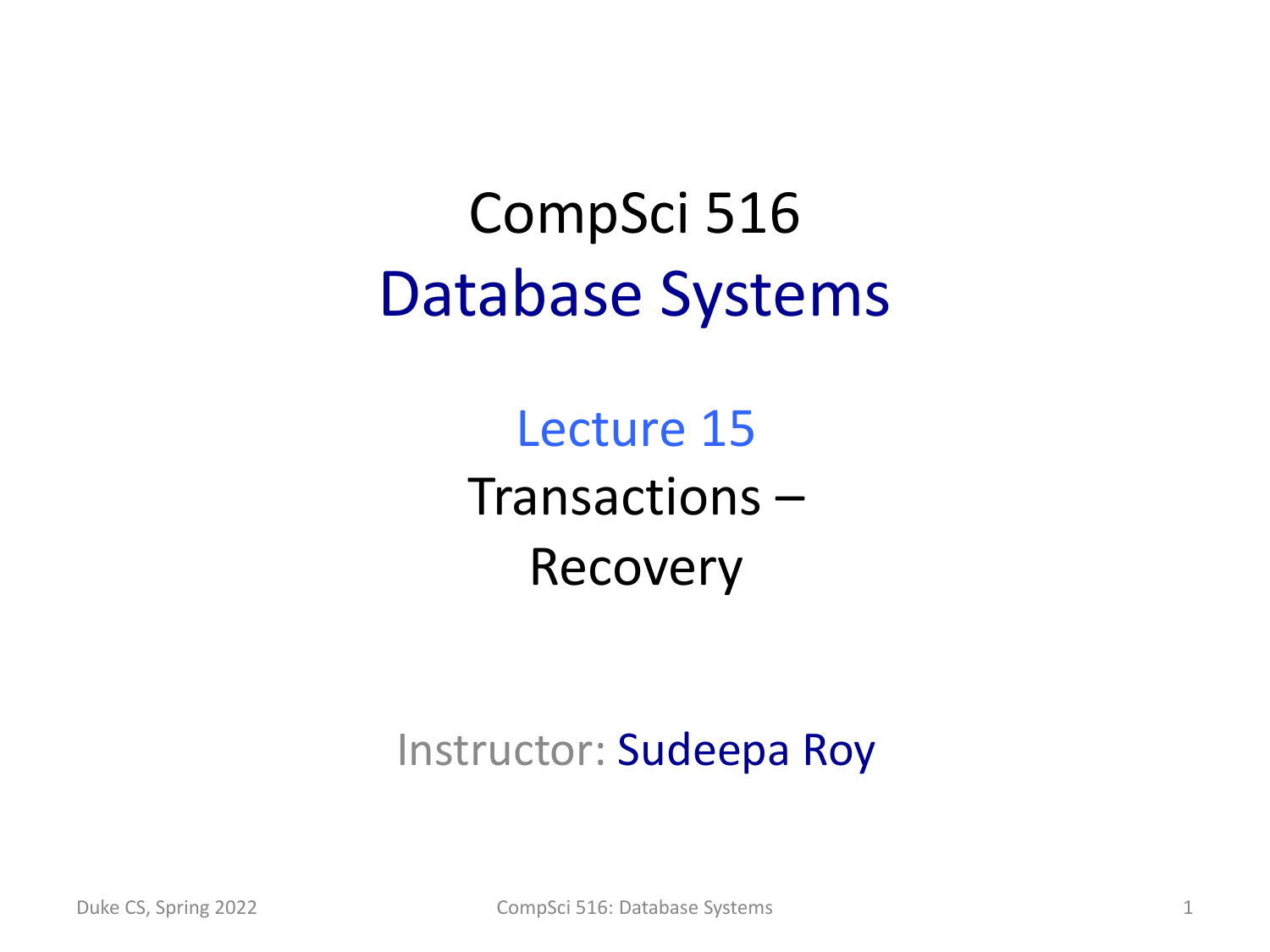# Announcements (Thurs 2/24)

- HW2-part 1 due next week 3/3 (Thursday) 12 noon
	- Extended deadline by two days
	- One group submission per pair is needed
	- Part 2 (on cloud) will be released later in the semester if we have time due to change in AWS setups
	- If you are still looking for someone to work with, **send me an email NOW by 12 noon today!**
	- Shweta had a tutorial yesterday, watch the recording
- Midterm Project report due next week 3/4 (Friday) 12 noon
	- $-$  Extended by  $\approx$ 3 days
	- Keep working on your project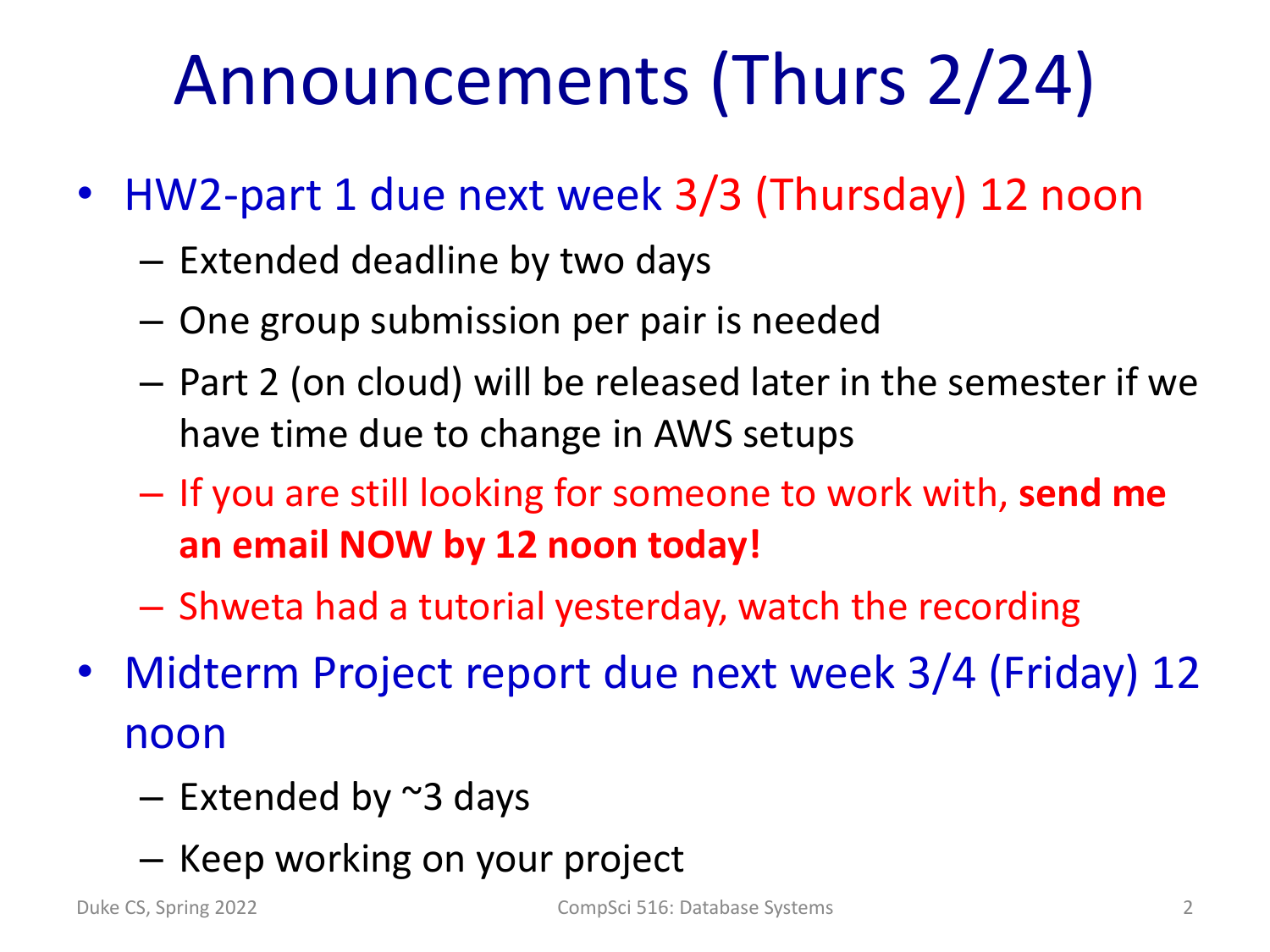#### Reading Material

- [GUW]
	- 17.4: UNDO/REDO
	- Lecture slides will be sufficient for exams

Acknowledgement:

A few of the following slides have been created adapting the instructor material of the [RG] book provided by the authors Dr. Ramakrishnan and Dr. Gehrke.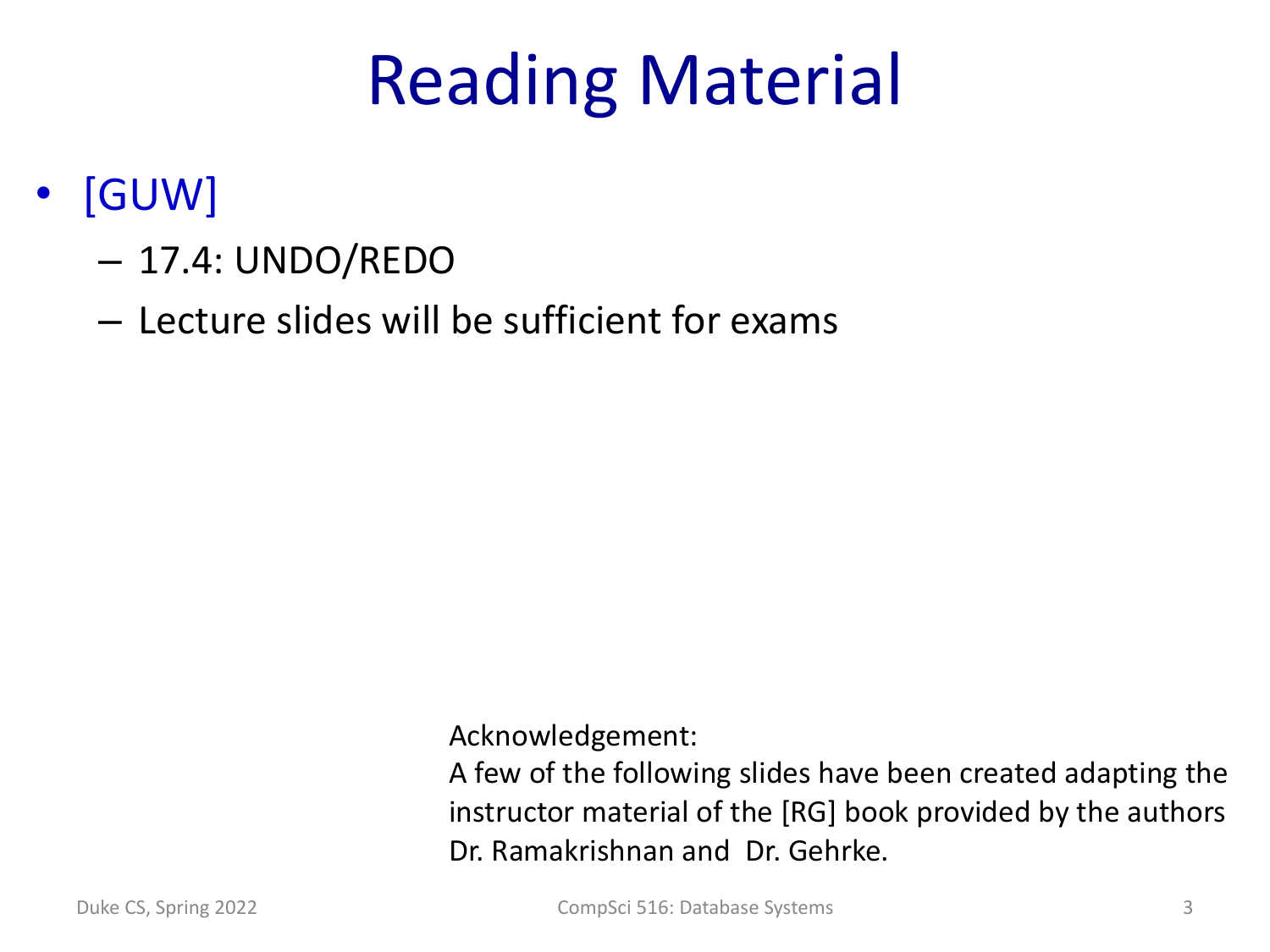

Recovery

- STEAL/ NO STEAL
- FORCE/NO FORCE
- UNDO/REDO log
- Checkpointing and Recovery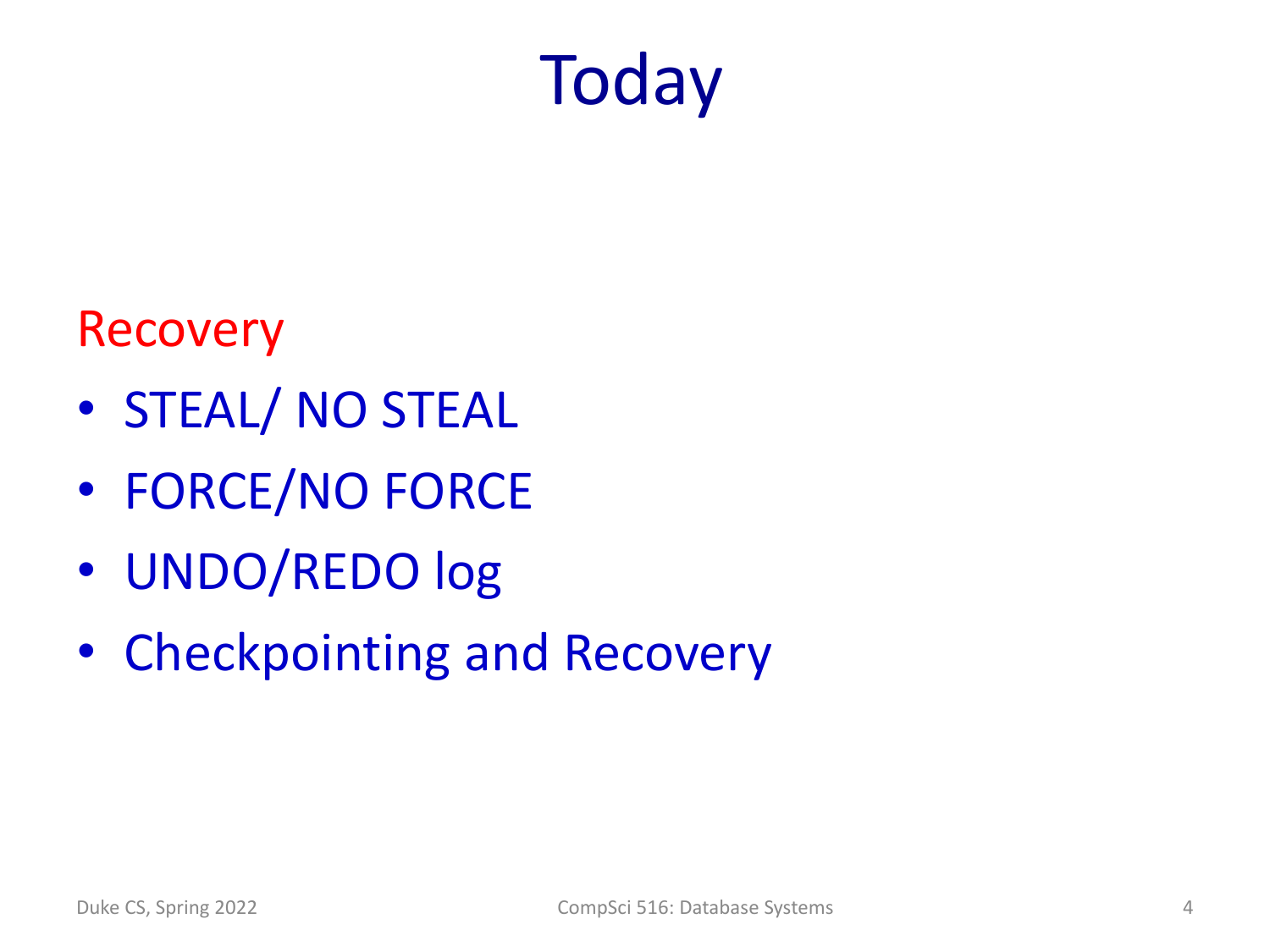#### Review: The ACID properties

- A tomicity: All actions in the transaction happen, or none happen.
- C onsistency: If each transaction is consistent, and the DB starts consistent, it ends up consistent.
- I solation: Execution of one transaction is isolated from that of other transactions.
- **D** urability: If a transaction commits, its effects persist.
- Which property did we cover in CC? : Isolation
- Now : Atomicity and Durability by recovery manager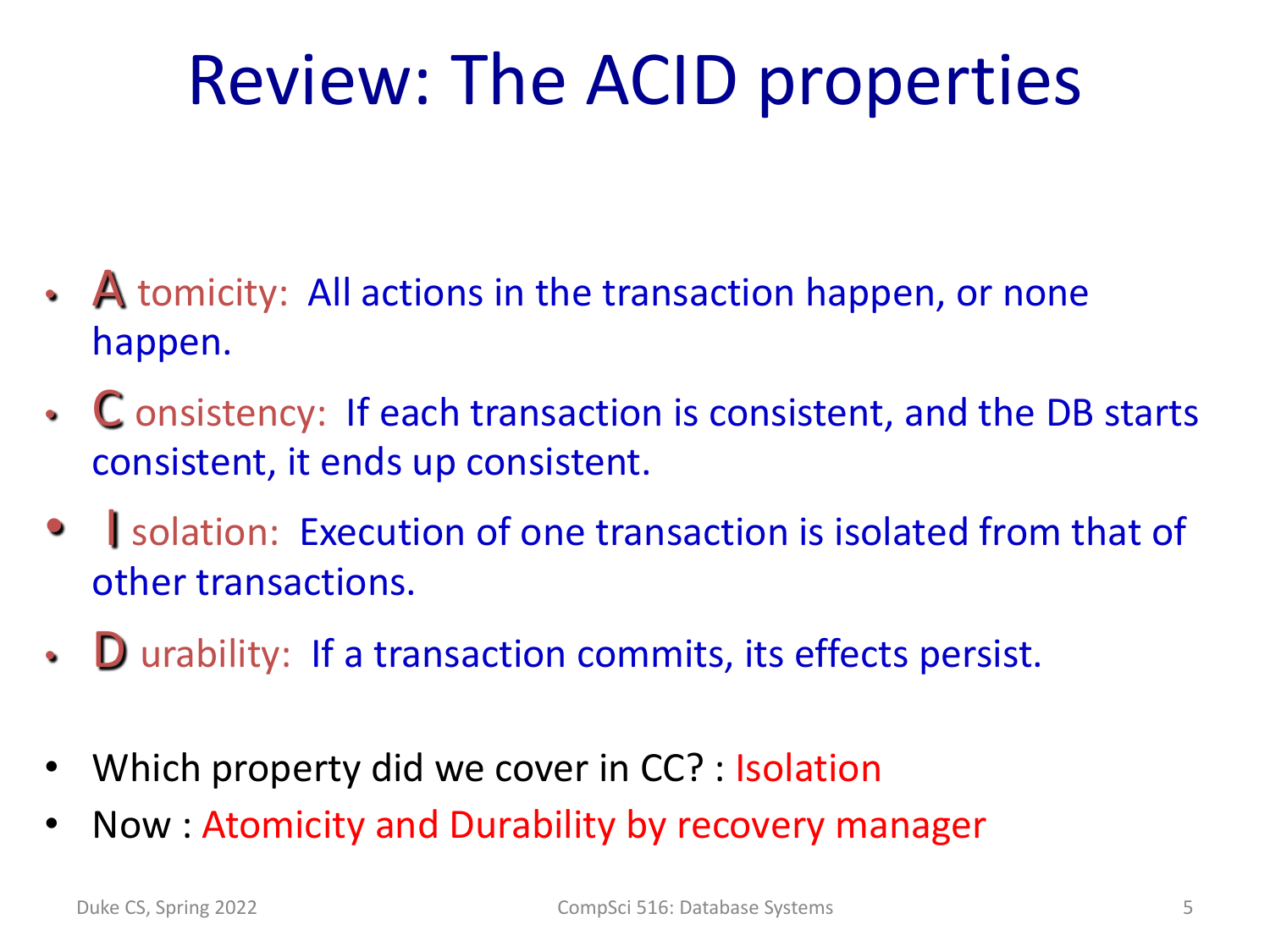#### Motivation: A & D

#### Commit ≠ Disk Write! Abort ≠ No Disk Write!

Eventually yes, but not necessarily immediately

- Atomicity:
	- Transactions may abort ("Rollback").
- Durability:
	- What if DBMS stops running?
	- (power failure/crash/error/fire- flood etc.)
- Desired Behavior after system restarts:
	- T1, T2 & T3 should be durable.
	- T4 & T5 should be aborted (effects not seen).

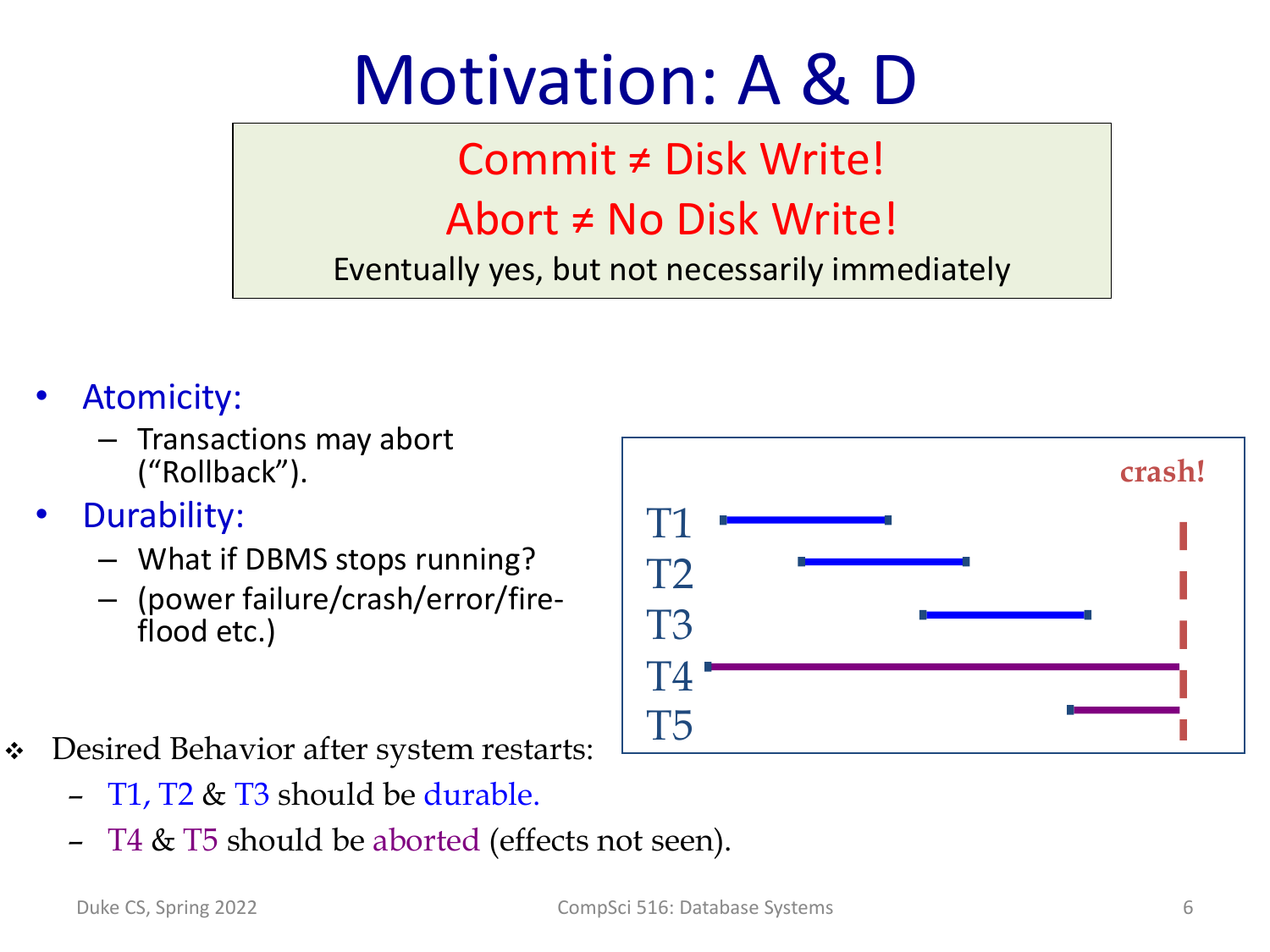#### Recovery: A & D

• Atomicity

– by "undo"ing actions of "aborted transactions"

#### • Durability

- by making sure that all actions of committed transactions survive crashes and system failure
- i.e. by "redo"-ing actions of "committed transactions"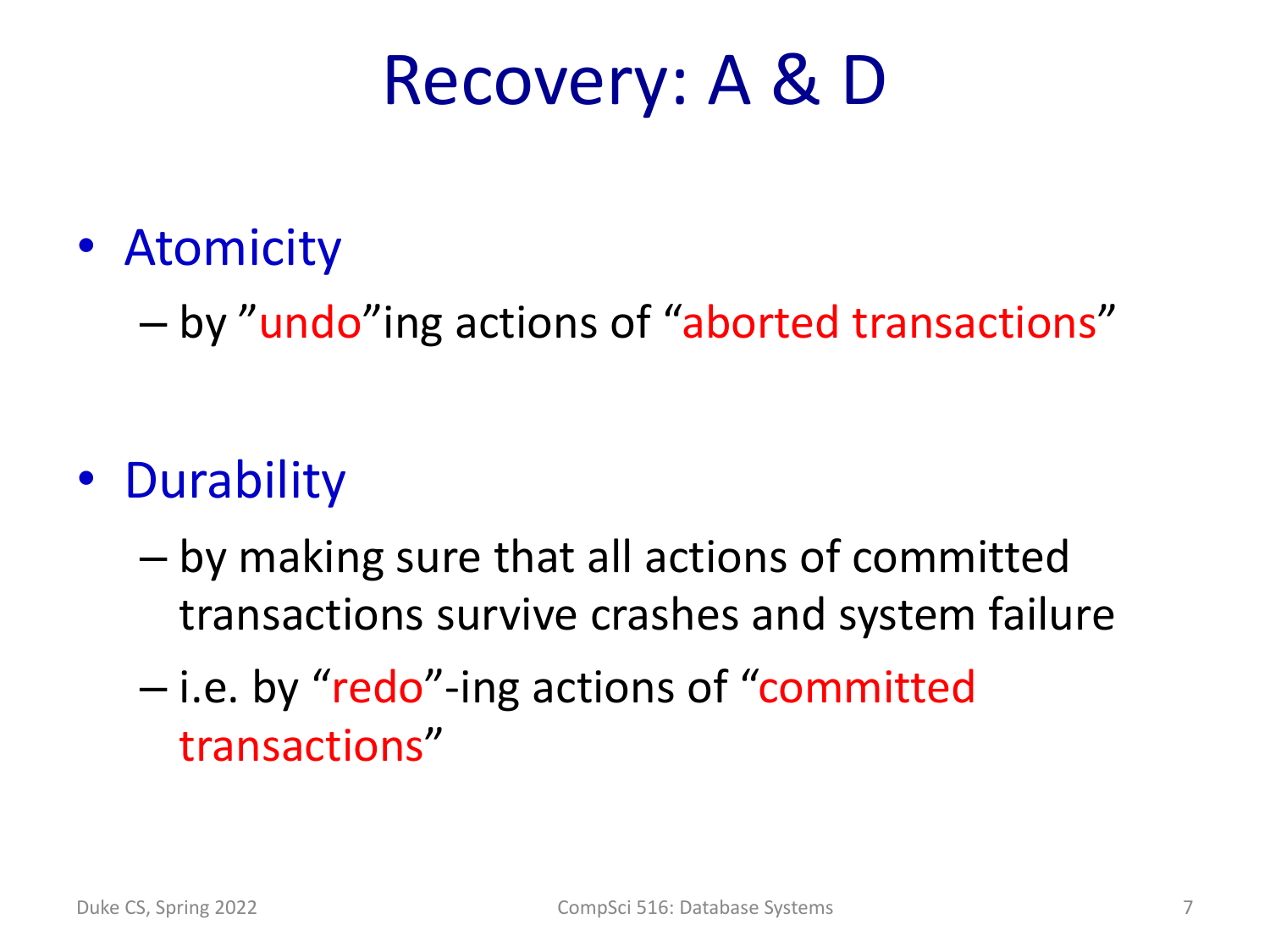#### Assumptions

- Concurrency control is in effect
- Updates are happening "in place". – i.e., data is overwritten on (deleted from) the disk.
- Simple schemes to guarantee Atomicity & Durability (next):
	- NO STEAL
	- FORCE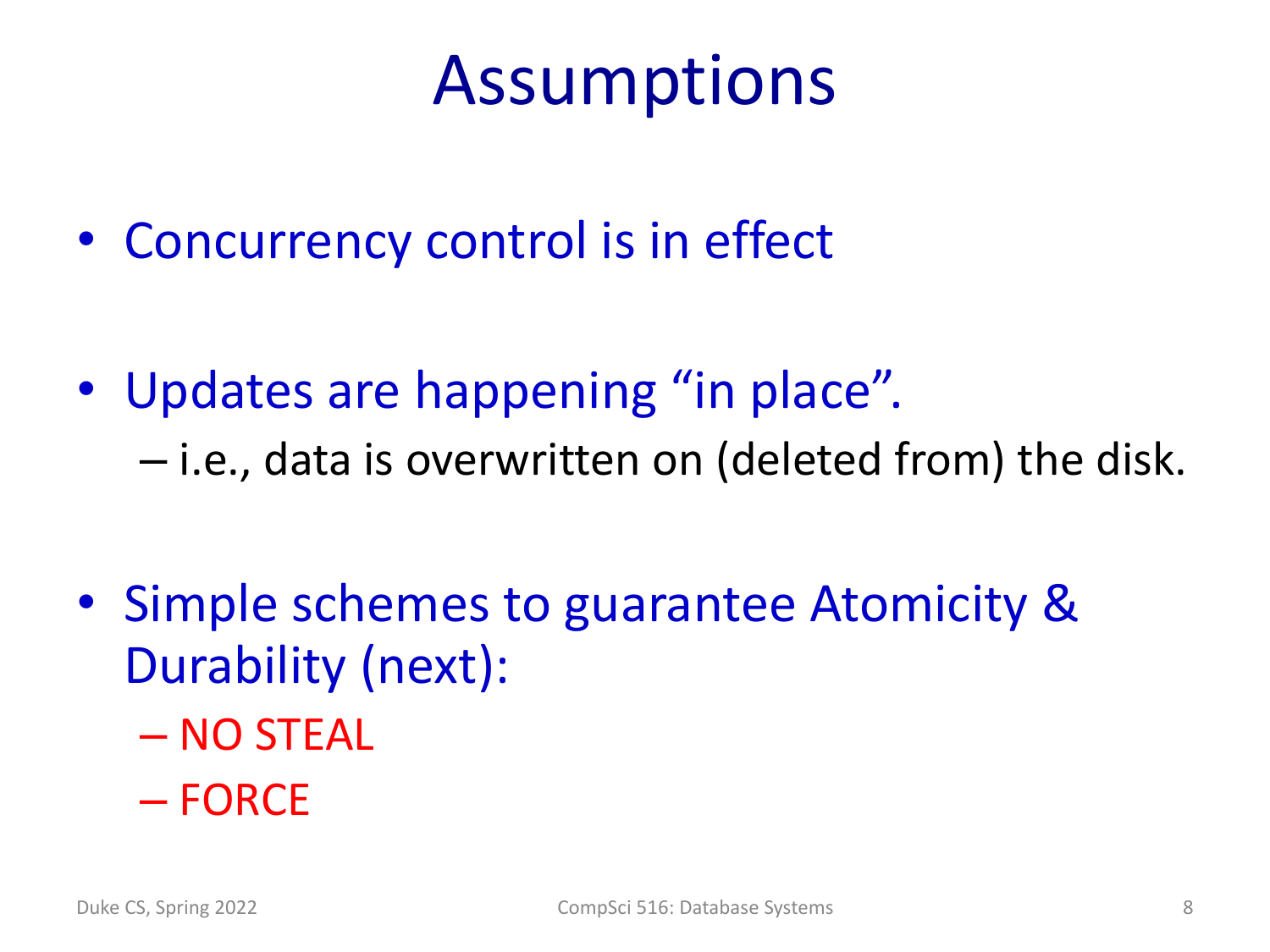#### Handling the Buffer Pool

• Force every write to disk?

• Steal buffer-pool frames from uncommitted transactions?

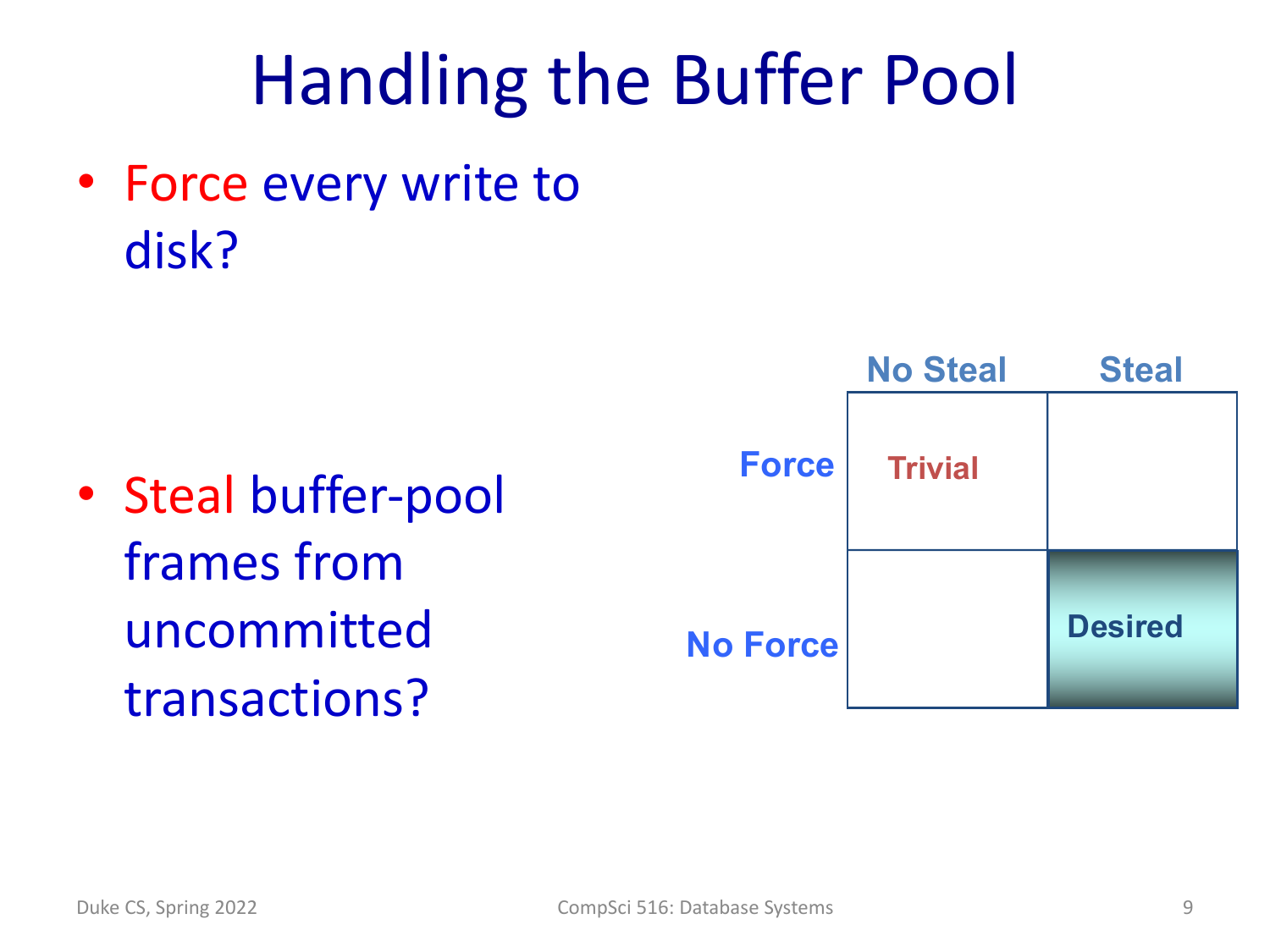#### Handling the Buffer Pool

- Force every write to disk?
	- Poor response time
	- But provides durability
- Not Steal buffer-pool frames from uncommitted transactions?
	- If not steal, poor throughput, holding on to all dirty blocks requires lots of memory
	- If steal, how can we ensure atomicity?

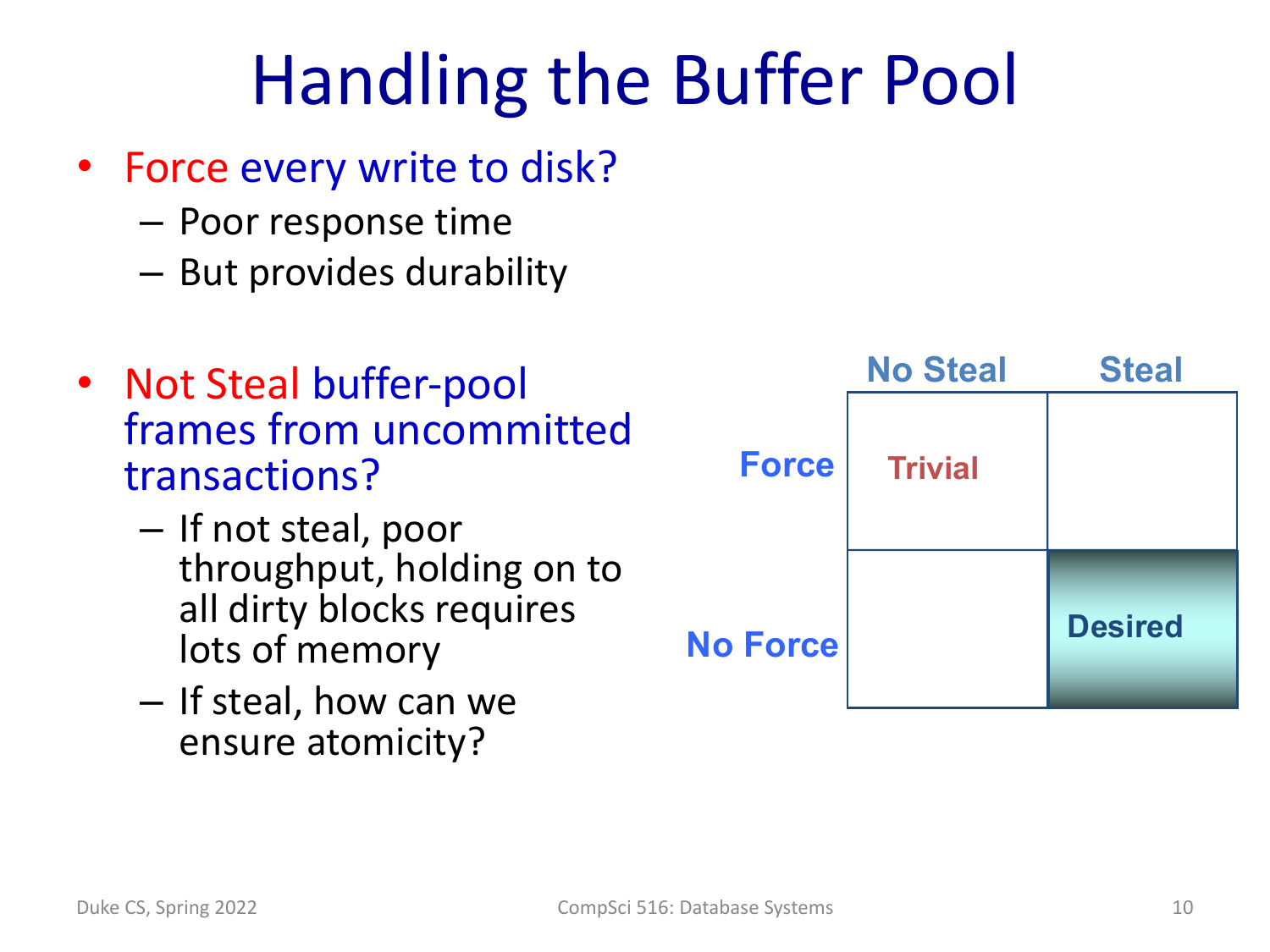#### What if we do "Steal" and "NO Force"

- STEAL (why enforcing Atomicity is hard)
	- To steal frame F: Current page in F (say P) is written to disk; some transaction holds lock on P
	- What if the transaction with the lock on P aborts?
	- Must remember the old value of P at steal time (to support UNDOing the write to page P)
- NO FORCE (why enforcing Durability is hard)
	- What if system crashes before a modified page is written to disk?
	- Write as little as possible, in a convenient place, at commit time, to support REDOing modifications.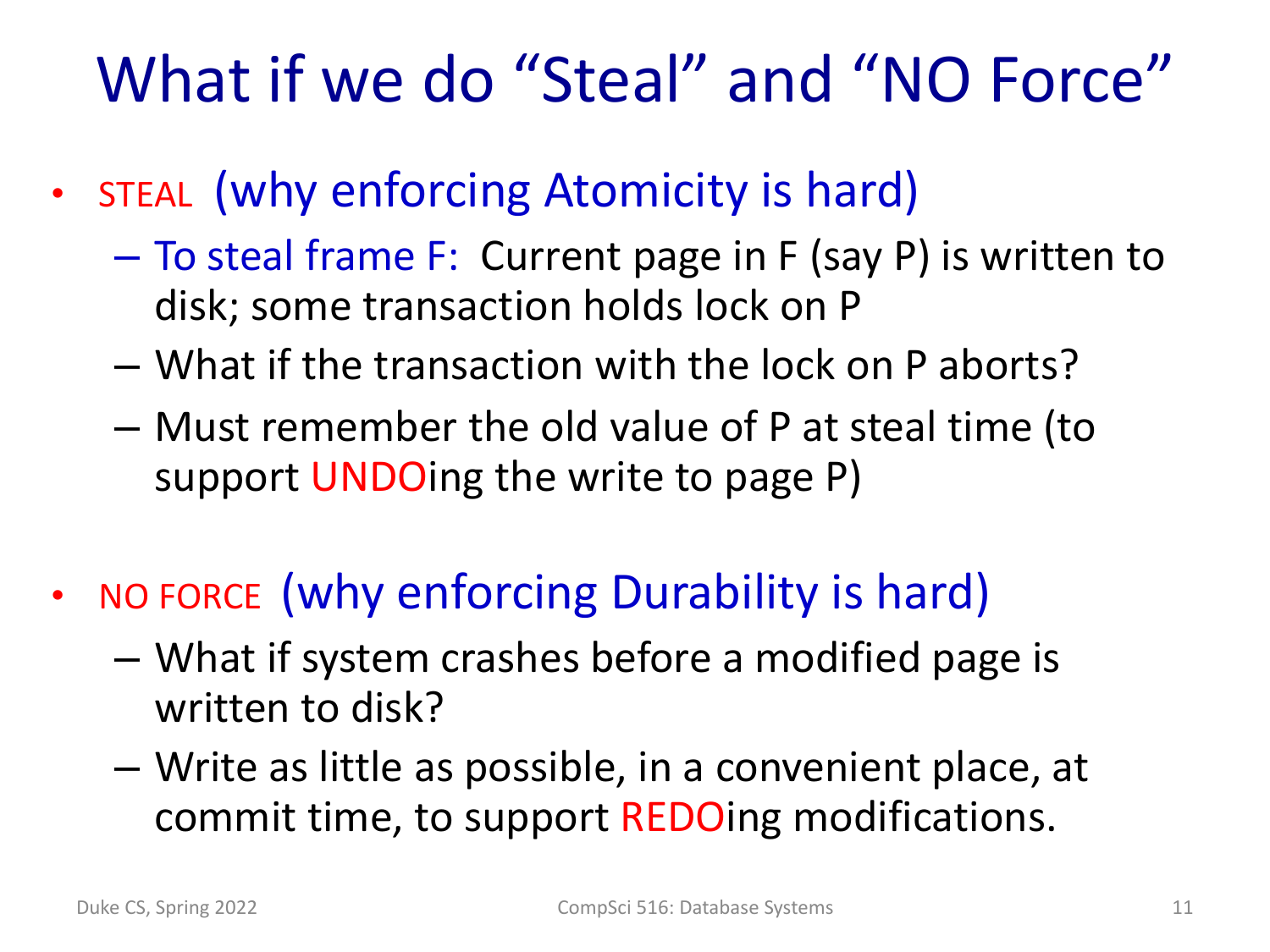# Basic Idea: Logging

- Log: An ordered list of REDO/UNDO actions
	- Log record may contain:

<Tr.ID, pageID, offset, length, old data, new data>

- Record REDO and UNDO information, for every update, in a log
- one change turns into two—bad for performance?
	- Sequential writes to log (put it on a separate disk) append only
	- Minimal info (diff) written to log, so multiple updates fit in a single log page
	- Log blocks are created and updated in the main memory first, then written to disk
	- Can use dedicated disk(s) to improve performance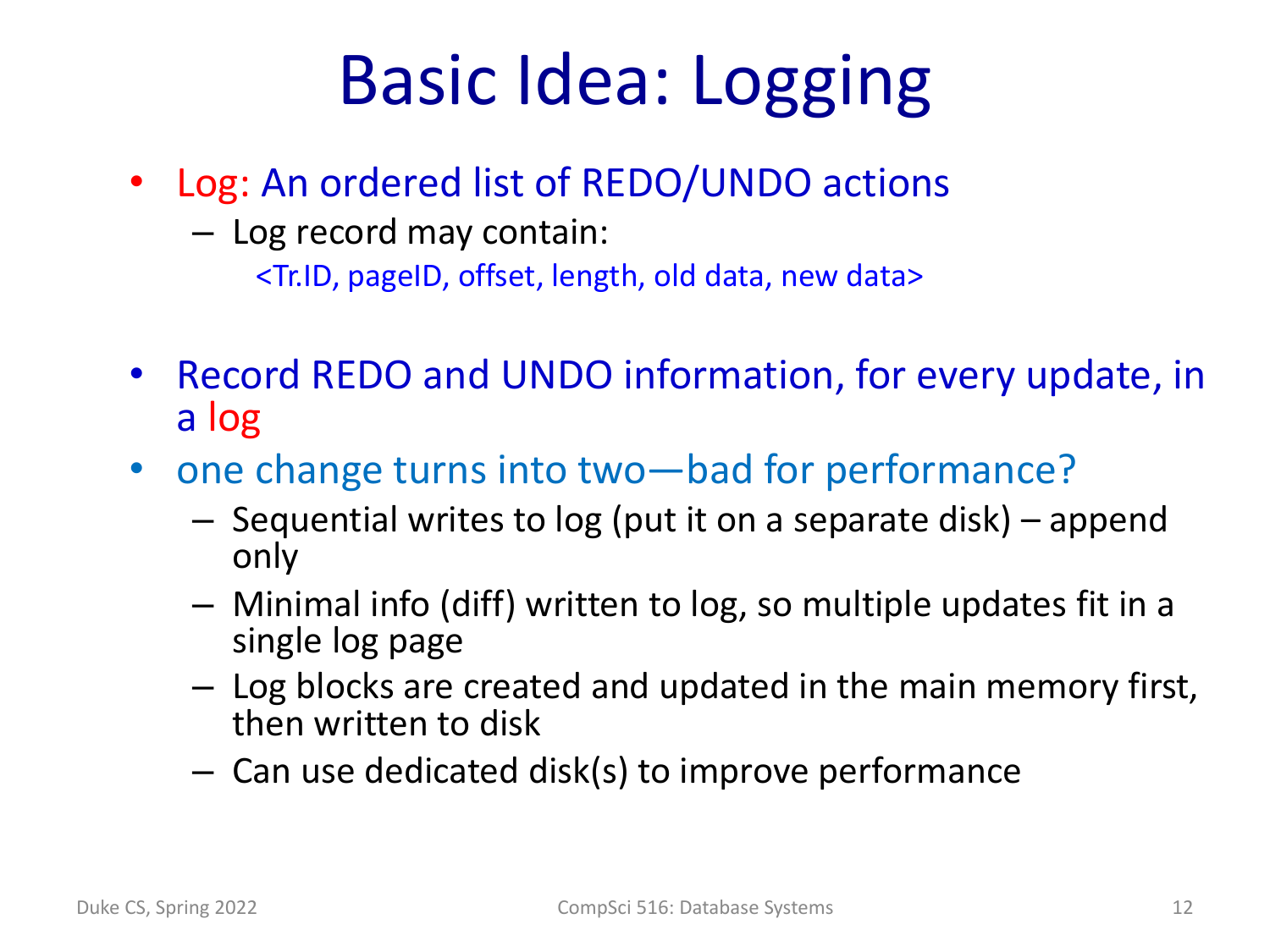### Different types of logs

• UNDO (STEAL + FORCE)

We only talk about UNDO/REDO In this lecture

- REDO (NO STEAL + NO FORCE)
- UNDO/REDO (STEAL + NO FORCE)

GUW 17.4 (Lecture material will be sufficient for Exams)

• ARIES

#### – an UNDO/REDO log implementation

Will talk about ARIES if we have time later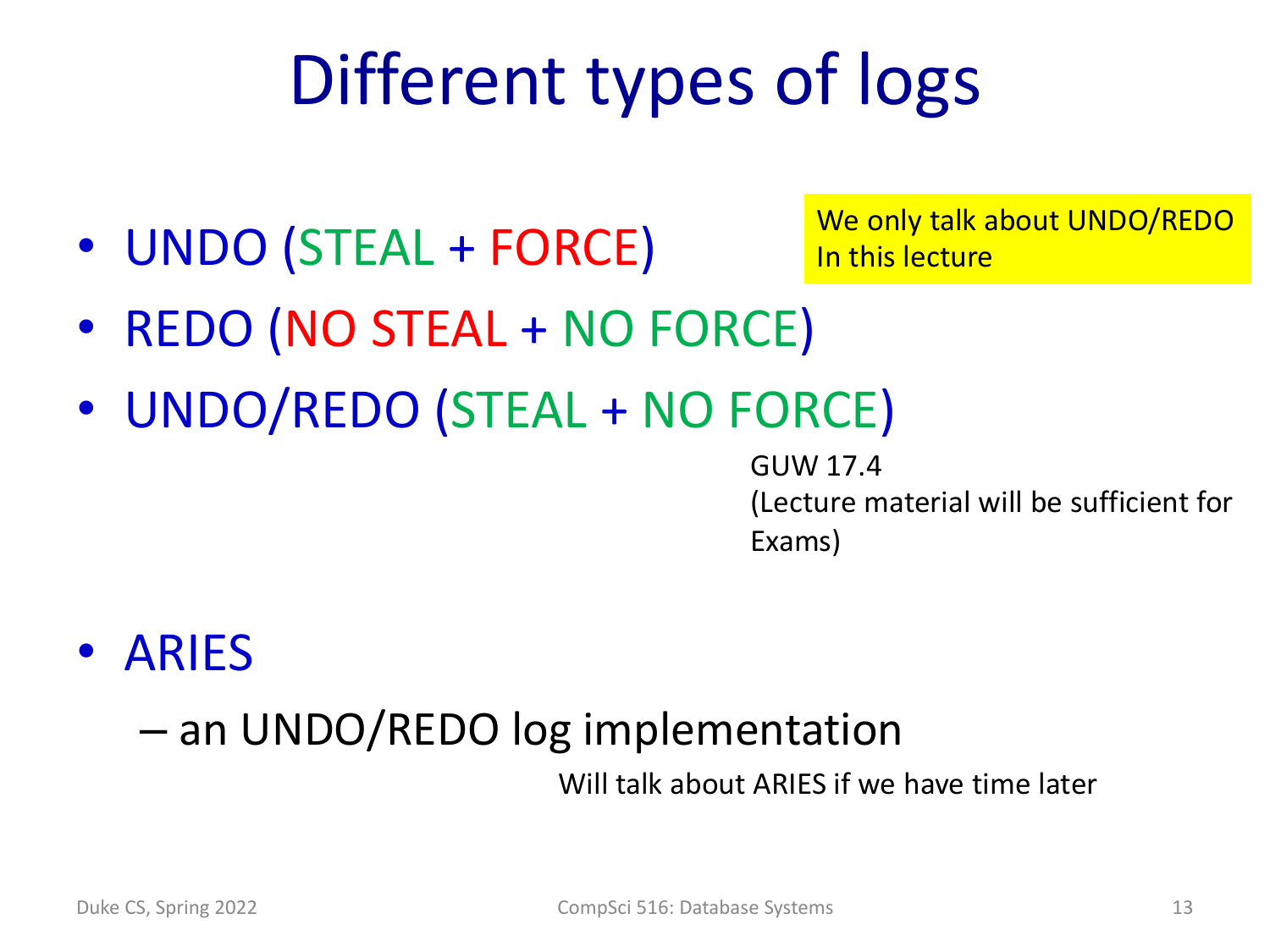# UNDO/REDO logging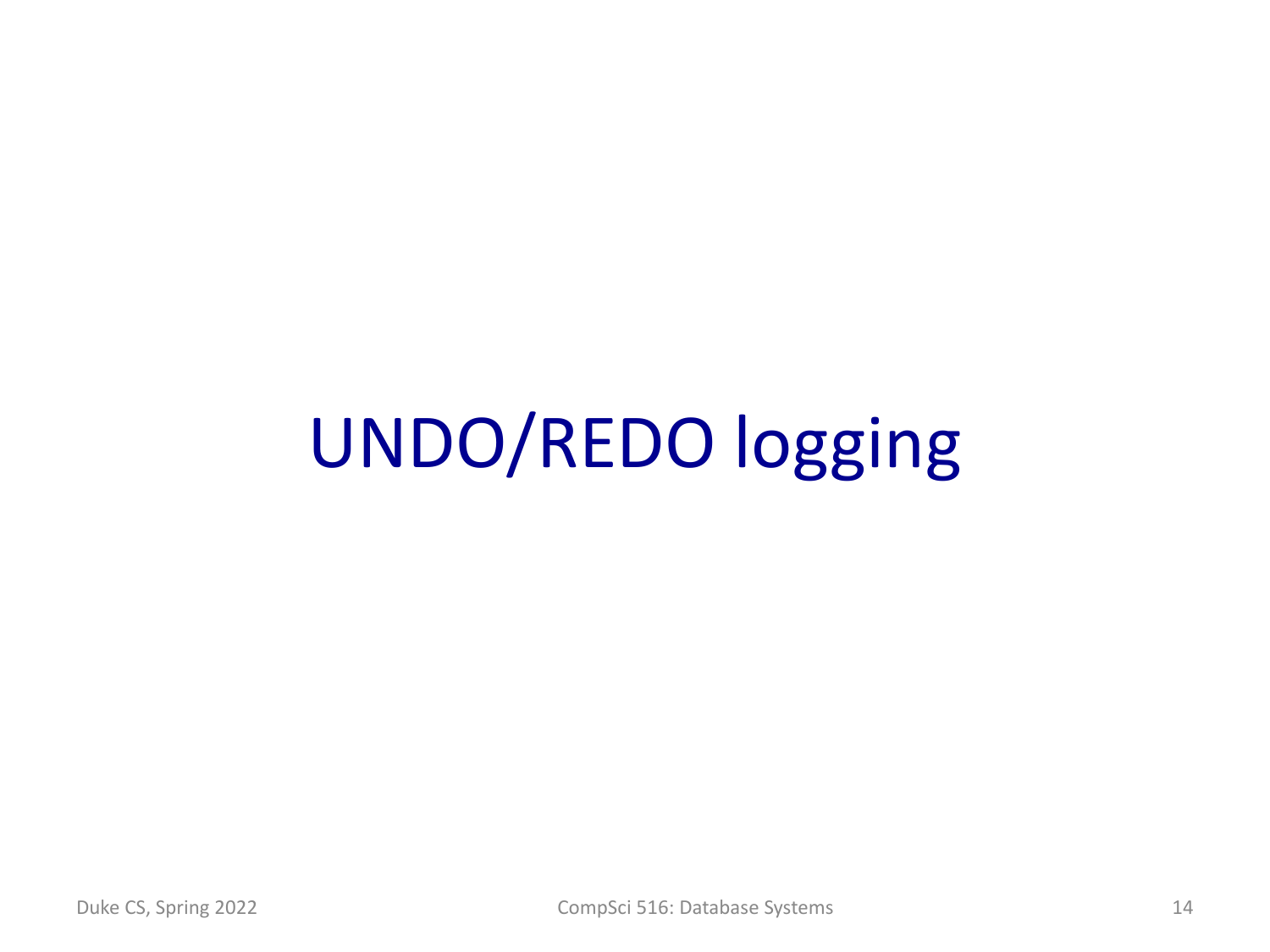# UNDO/REDO logging

• Simple representation for illustration – (actual implementation has more info)

- $\bullet$   $\lt$ T, X, v, w>
	- Transaction T changed the value of element X
	- former value v
	- new value w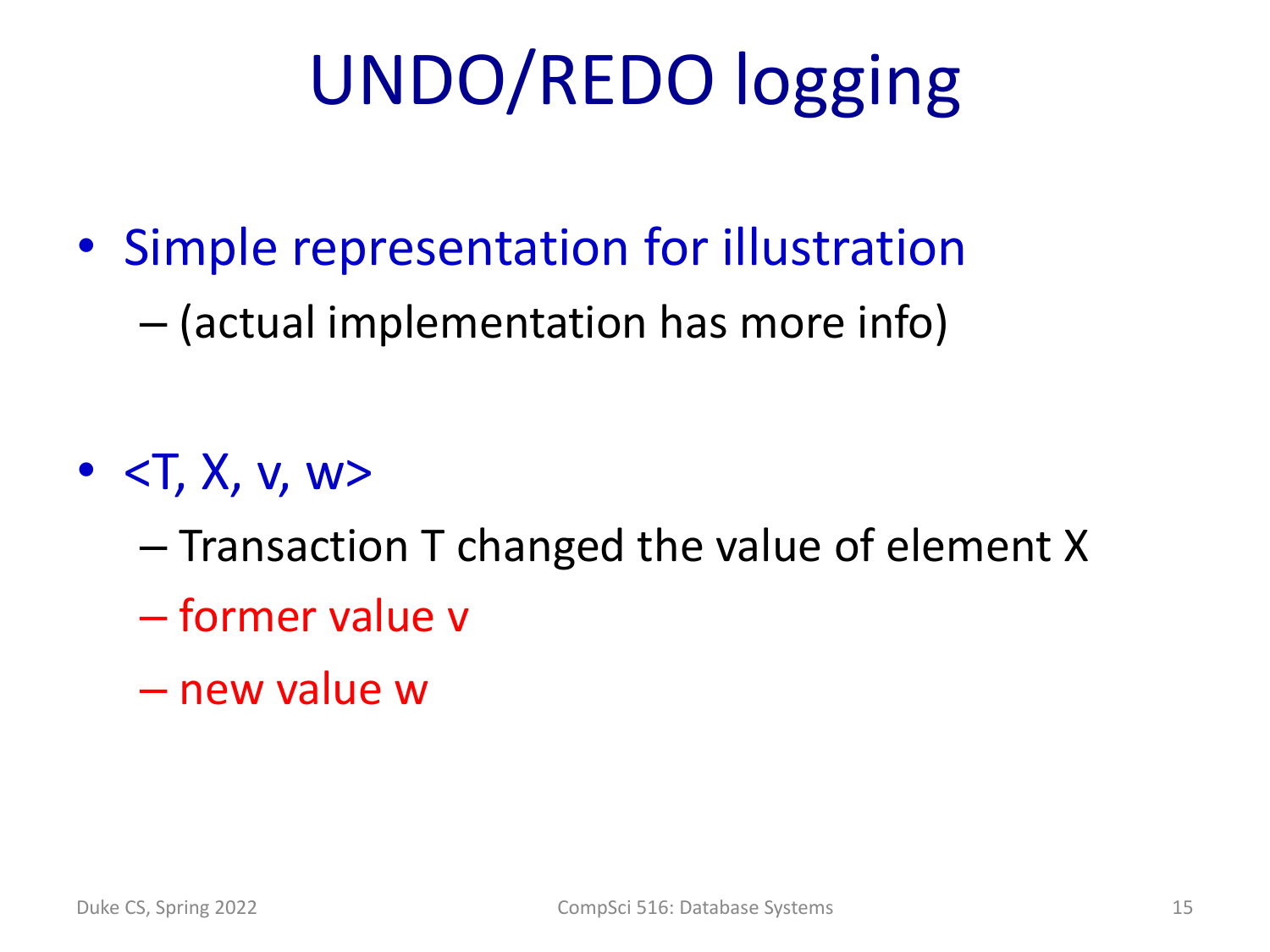# UNDO/REDO logging rule

When a transaction *T* starts,  $log (STARTT)$ 

Before modifying any element X on disk, <T, X, v, w> must appear on disk

A transaction  $T_i$  is committed when its commit log record 〈COMMIT T〉 is written to disk

– can precede or follow any of the changes to the db elements on disk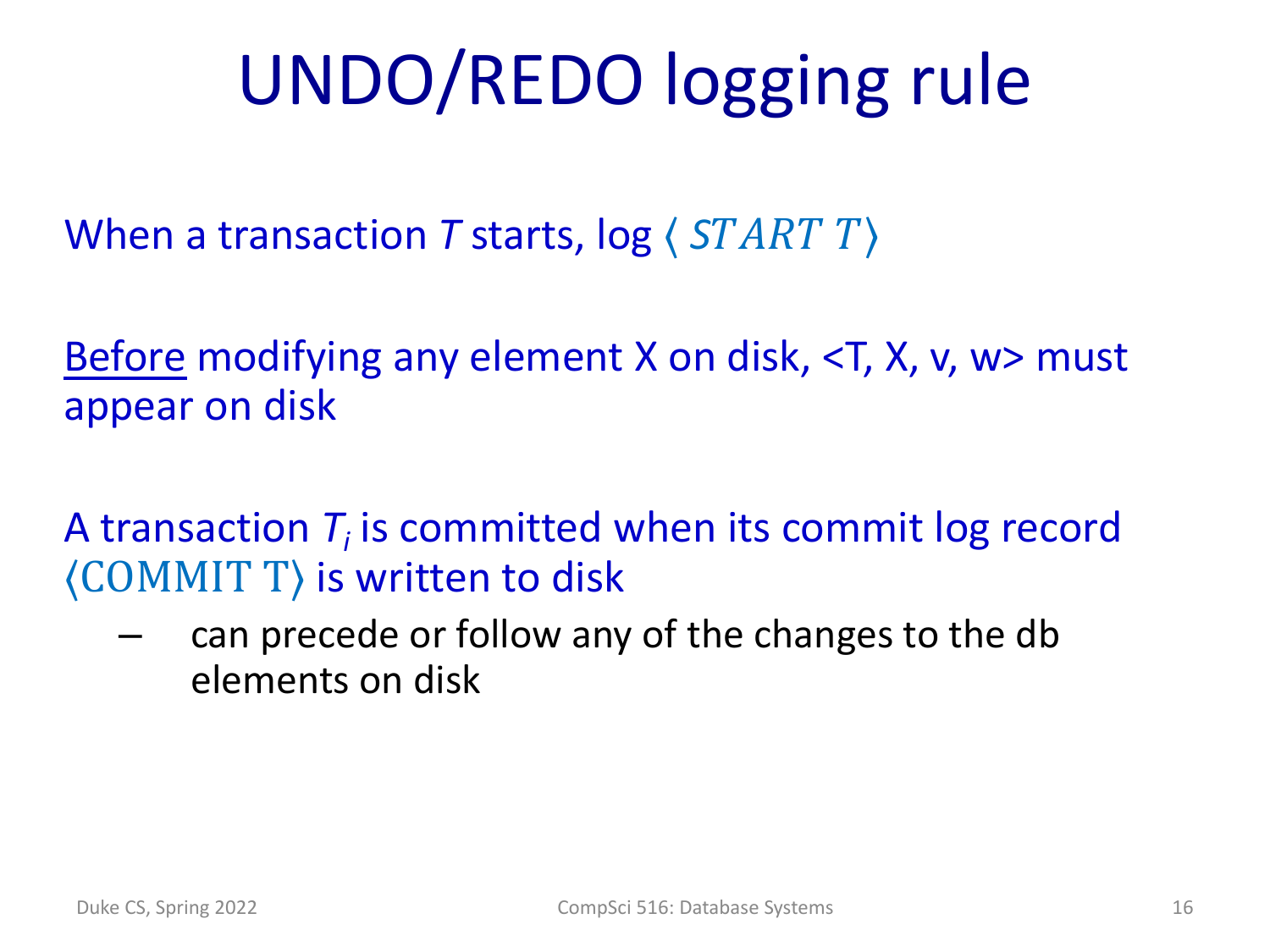#### WAL

- Write-ahead logging (WAL): Before *X* is modified on disk, the log record pertaining to *X* must be flushed
	- Without WAL, system might crash after *X* is modified on disk but before its log record is written to disk—no way to undo
- No force: A transaction can commit even if its modified memory blocks have not been written to disk (since redo information is logged)
- Steal: Modified memory blocks can be flushed to disk anytime (since undo information is logged)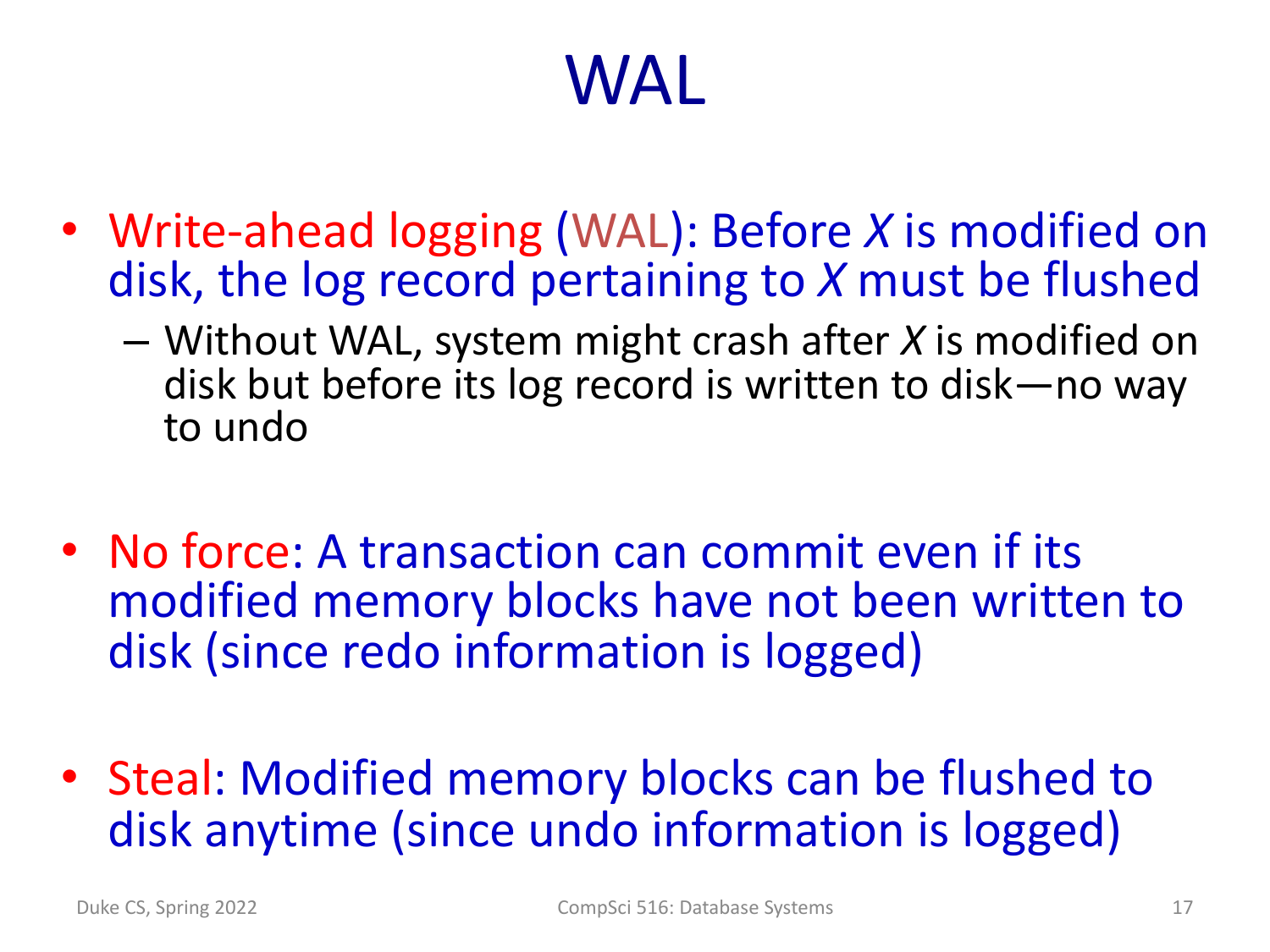*T*<sup>1</sup> (balance transfer of \$100 from *<sup>A</sup>* to *B*)



| Disk      | Log       |
|-----------|-----------|
| $A = 800$ | $B = 400$ |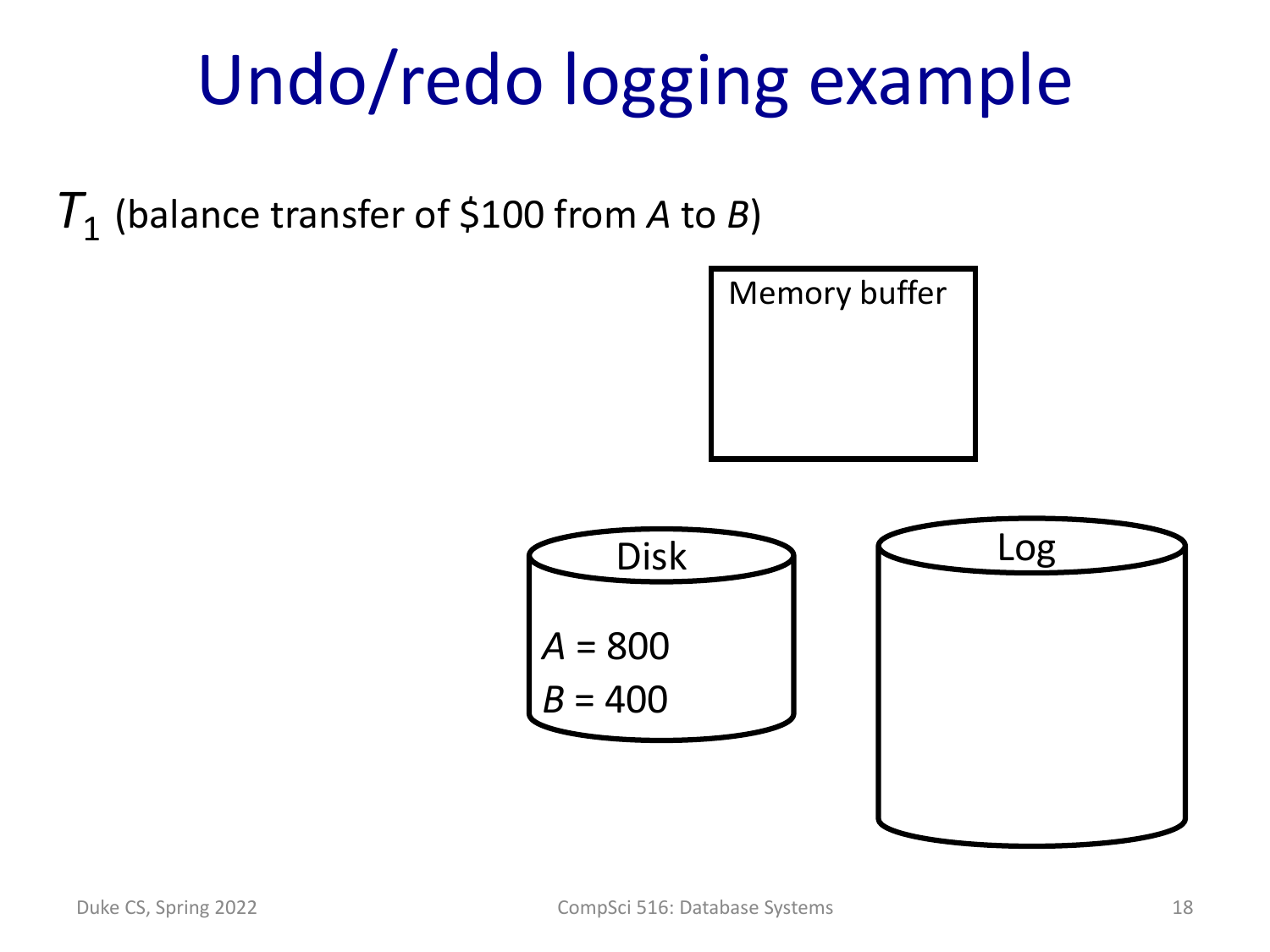*T*<sup>1</sup> (balance transfer of \$100 from *<sup>A</sup>* to *B*)

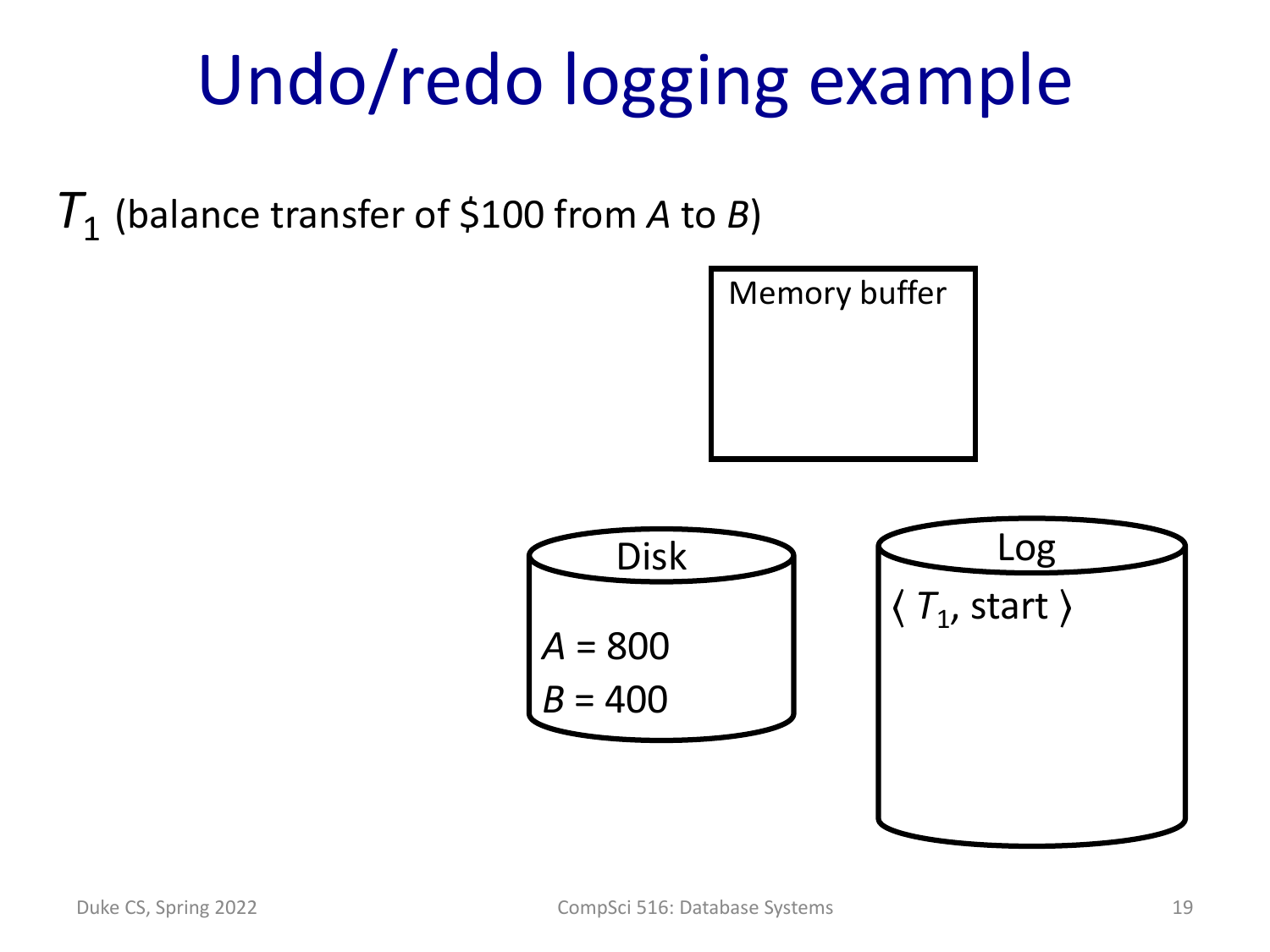*T*<sup>1</sup> (balance transfer of \$100 from *<sup>A</sup>* to *B*) read(*A*, *a*);  $a = a - 100$ ;

Memory buffer

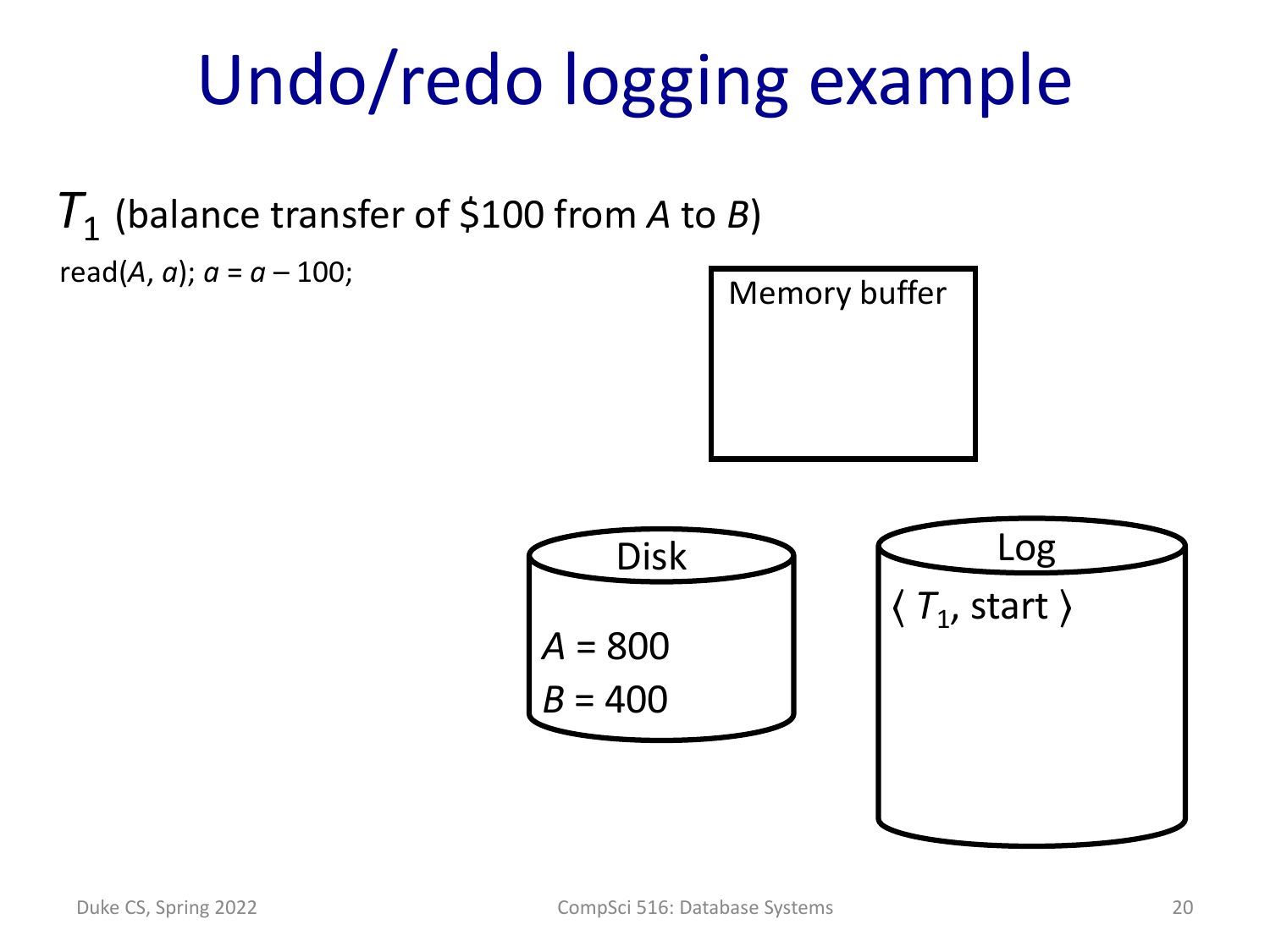*T*<sup>1</sup> (balance transfer of \$100 from *<sup>A</sup>* to *B*) read(*A*, *a*);  $a = a - 100$ ;

Memory buffer *A* = 800

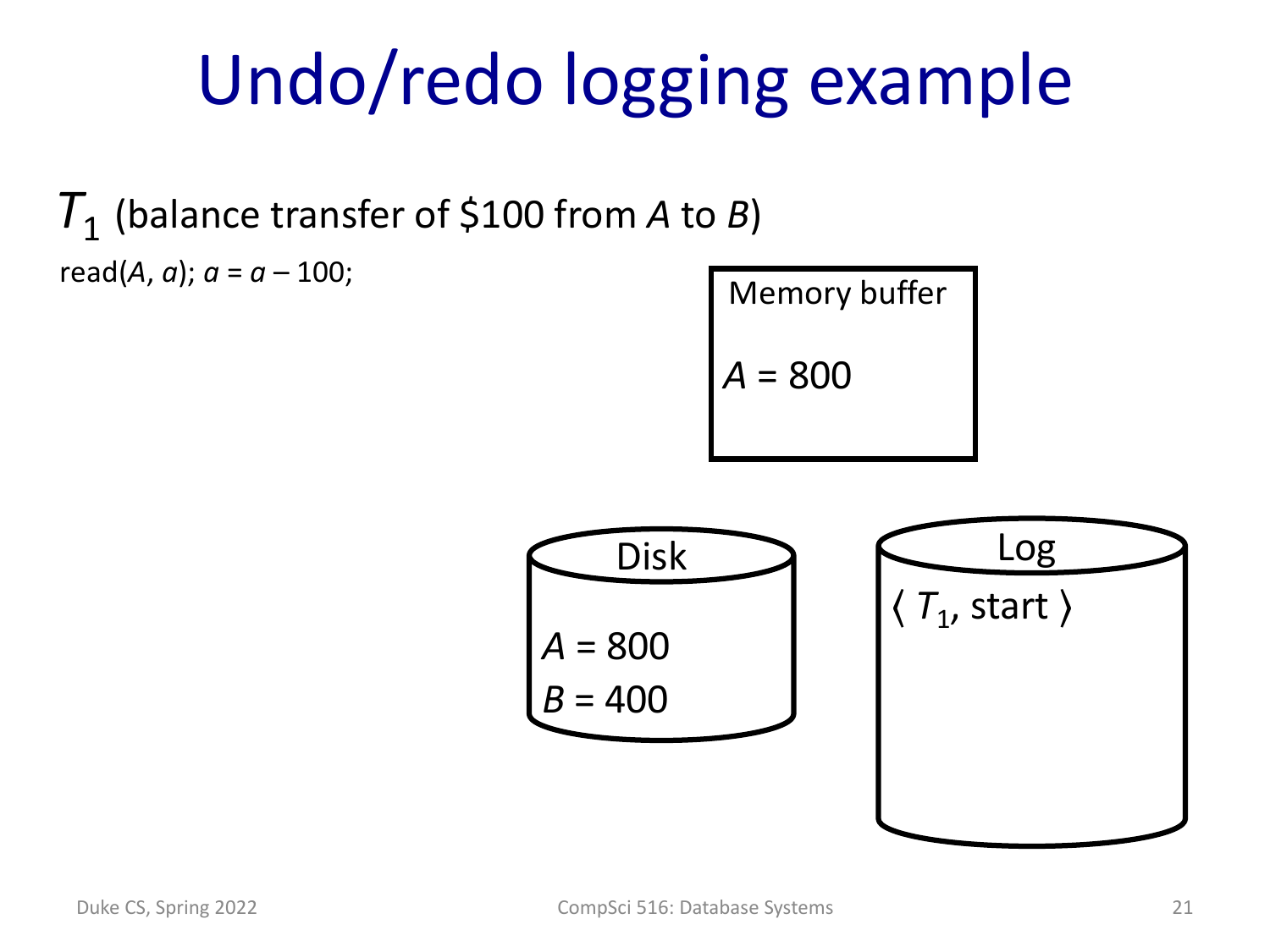*T*<sup>1</sup> (balance transfer of \$100 from *<sup>A</sup>* to *B*) read(*A*, *a*);  $a = a - 100$ ;

write(*A*, *a*);

Memory buffer  $= 800$ 

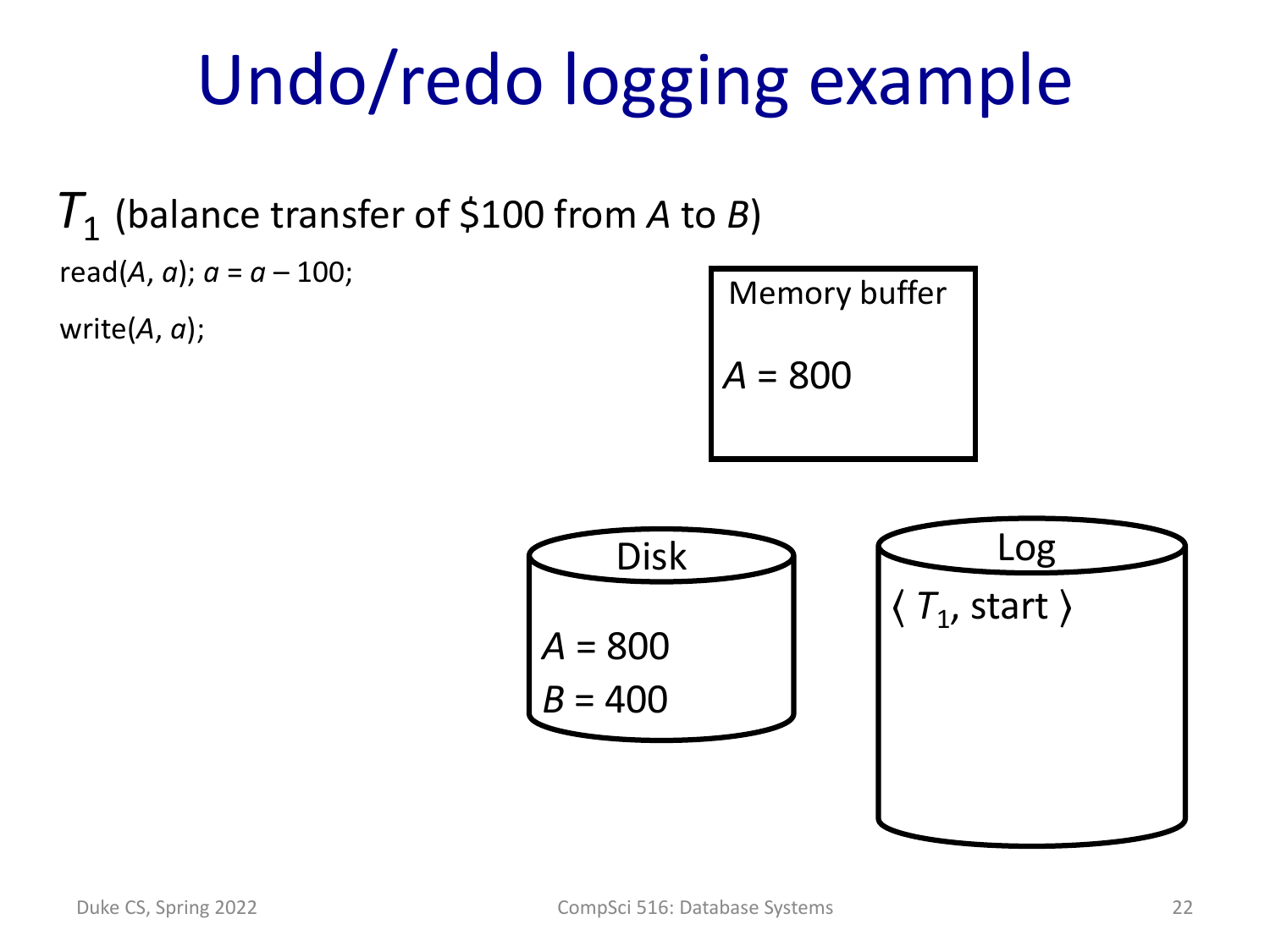*T*<sup>1</sup> (balance transfer of \$100 from *<sup>A</sup>* to *B*) read(*A*, *a*);  $a = a - 100$ ;

write(*A*, *a*);

Memory buffer  

$$
A = 800 700
$$

| Disk      | Log                                       |
|-----------|-------------------------------------------|
| $A = 800$ | $\langle T_1, \text{start} \rangle$       |
| $B = 400$ | $\langle T_1, A, \text{soo, 700} \rangle$ |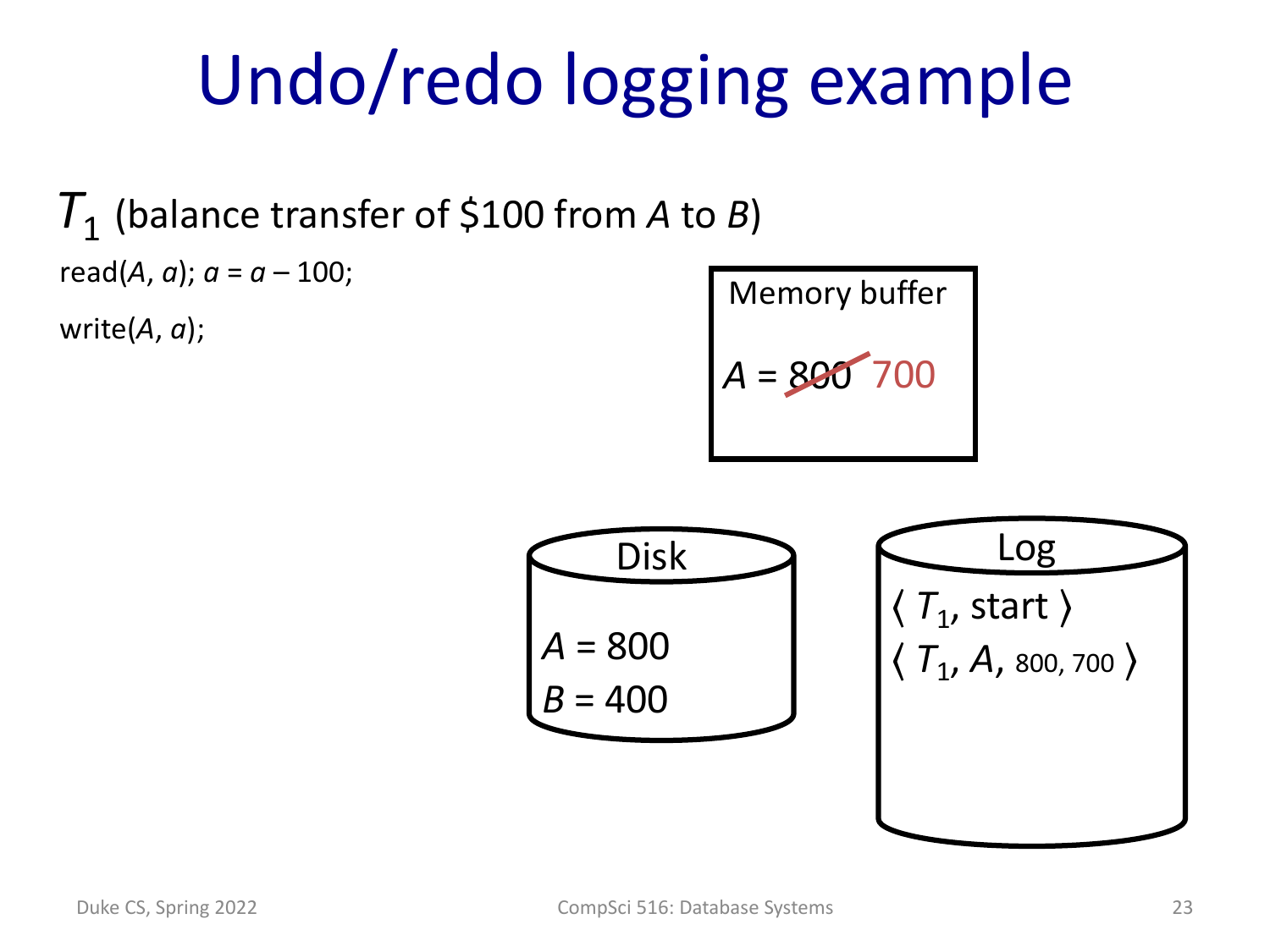*T*<sup>1</sup> (balance transfer of \$100 from *<sup>A</sup>* to *B*) read(*A*, *a*);  $a = a - 100$ ;

write(*A*, *a*);

Memory buffer  $A = 800$  700

| Disk      | Log                                              |
|-----------|--------------------------------------------------|
| $A = 800$ | $\langle T_1, \text{start} \rangle$              |
| $B = 400$ | $\langle T_1, A, \text{so0}, \text{700} \rangle$ |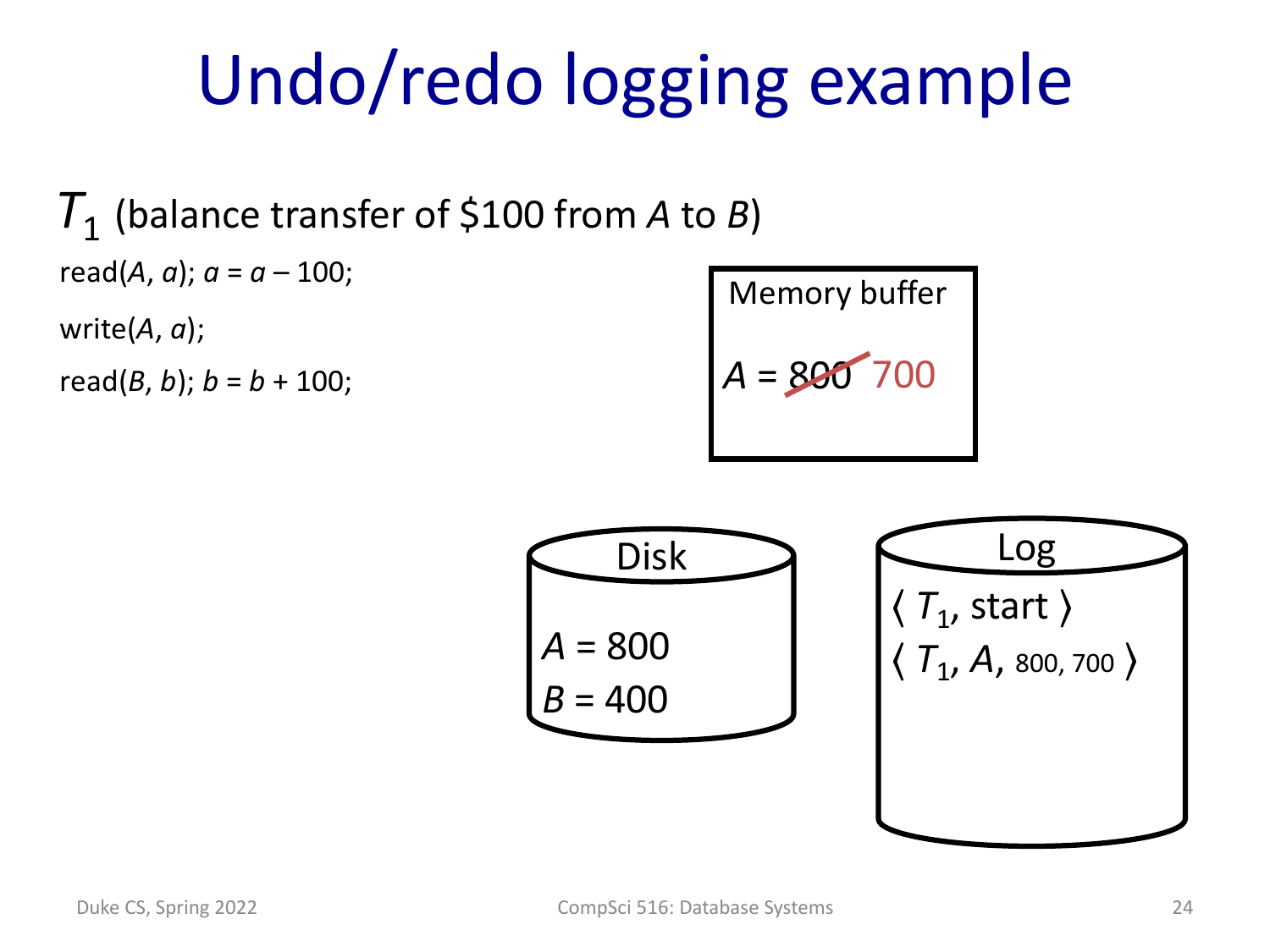

Memory buffer  $B = 400$ 

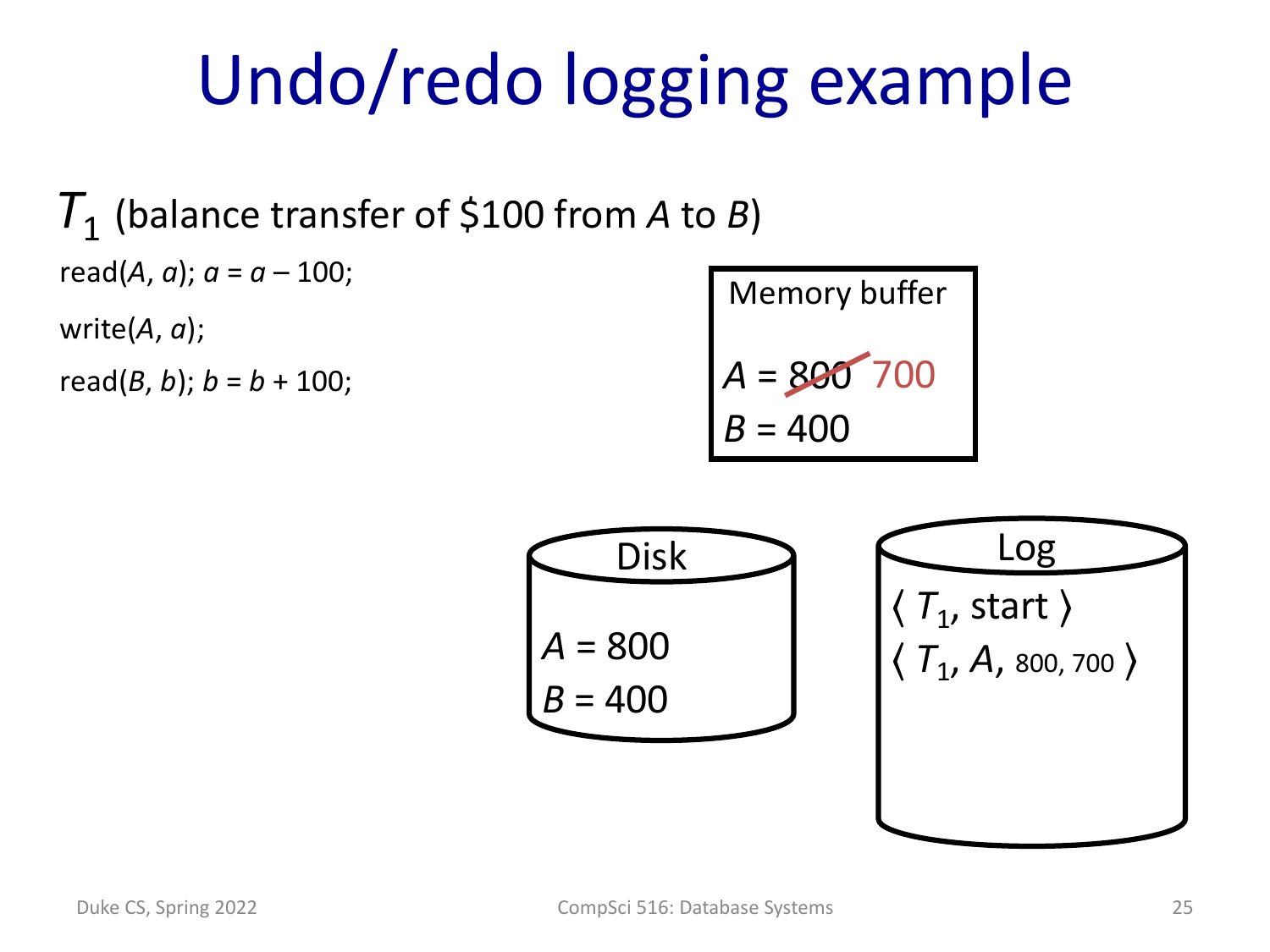#### *T*<sup>1</sup> (balance transfer of \$100 from *<sup>A</sup>* to *B*) read(*A*, *a*);  $a = a - 100$ ; write(*A*, *a*); read(*B*, *b*);  $b = b + 100$ ; write $(B, b)$ ;

Memory buffer  

$$
A = 800 700
$$

$$
B = 400
$$

| Disk      | Log                                              |
|-----------|--------------------------------------------------|
| $A = 800$ | $\langle T_1, \text{start} \rangle$              |
| $B = 400$ | $\langle T_1, A, \text{so0}, \text{700} \rangle$ |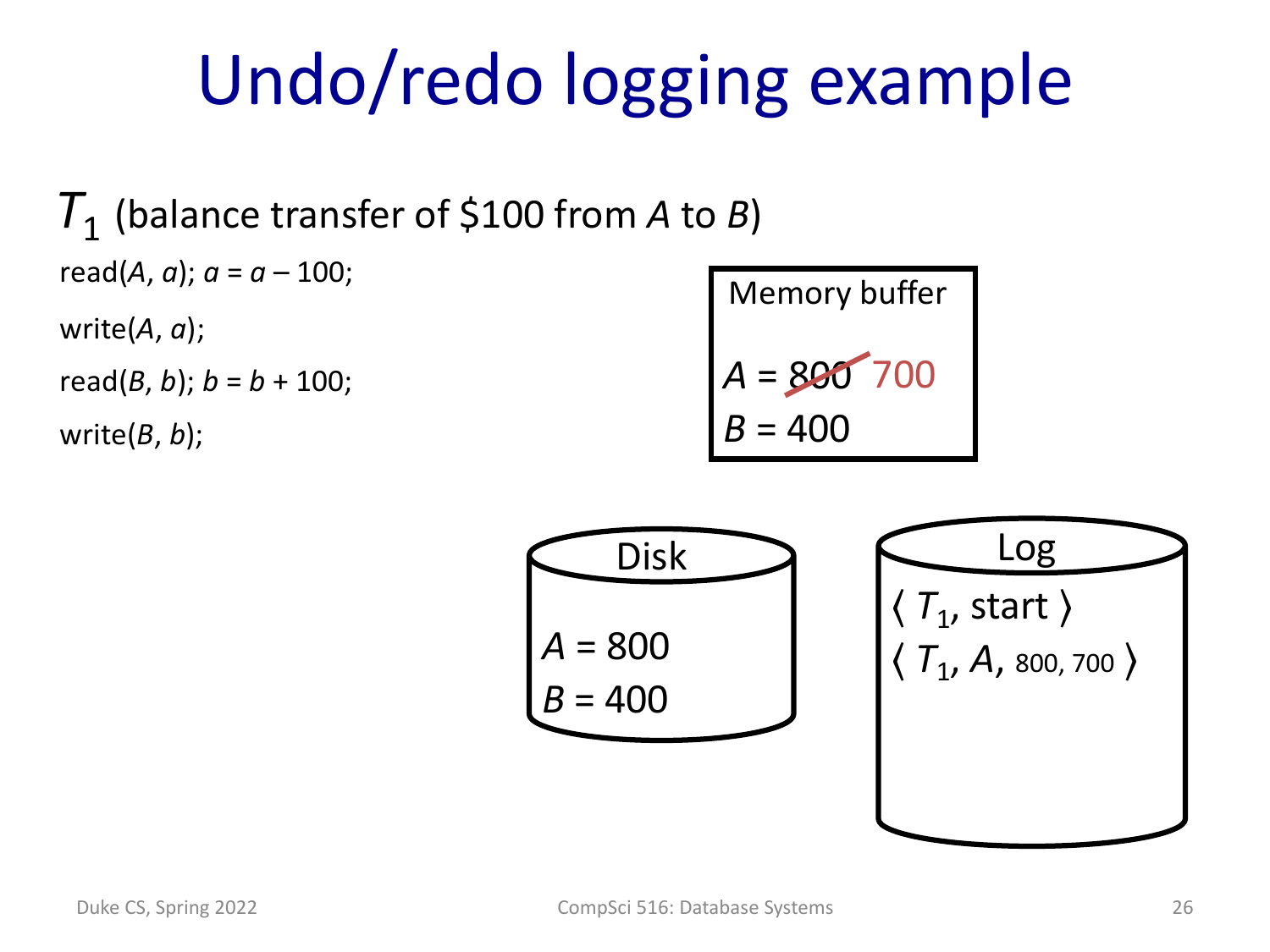

| Disk                                             | Log                                              |
|--------------------------------------------------|--------------------------------------------------|
| $A = 800$                                        | $\langle T_1, \text{start} \rangle$              |
| $B = 400$                                        | $\langle T_1, A, \text{so0}, \text{700} \rangle$ |
| $\langle T_1, B, \text{400}, \text{500} \rangle$ |                                                  |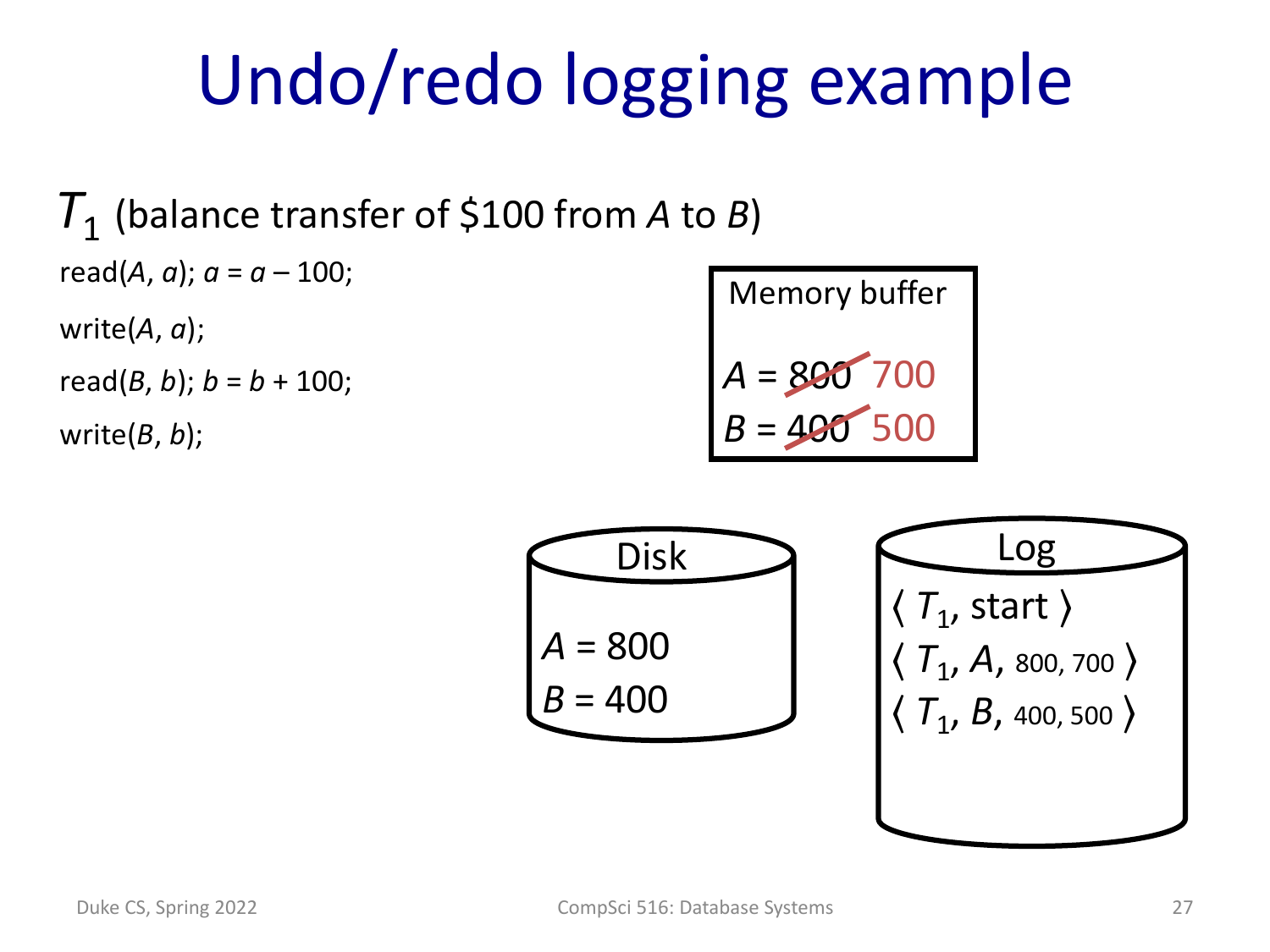

Steal: can flush before commit

$$
A = 800 700
$$
  
B = 400

 $\langle T_1, \text{start} \rangle$  $\langle T_1, A,$  800, 700  $\rangle$  $\langle T_1, B,$  400, 500  $\rangle$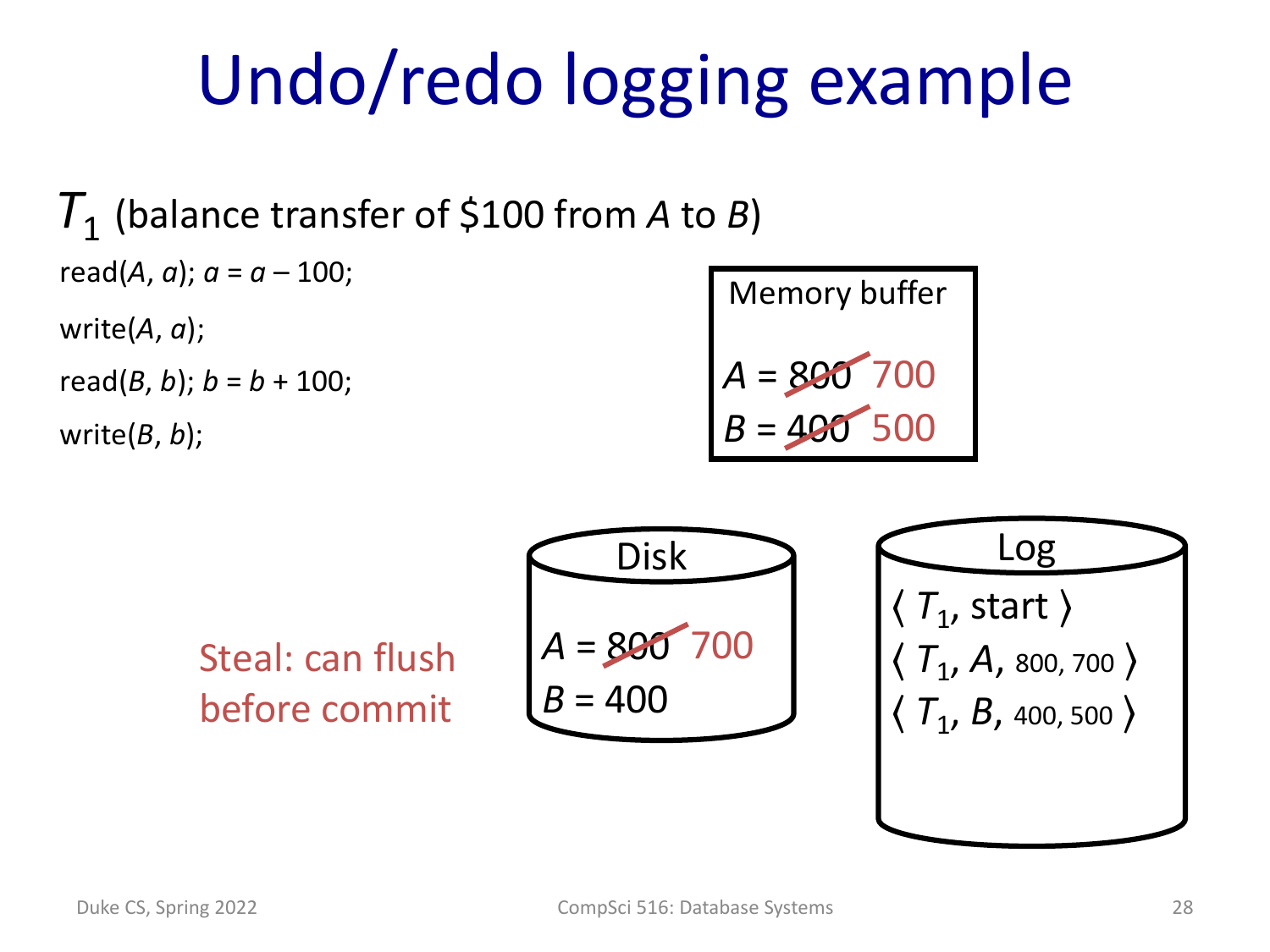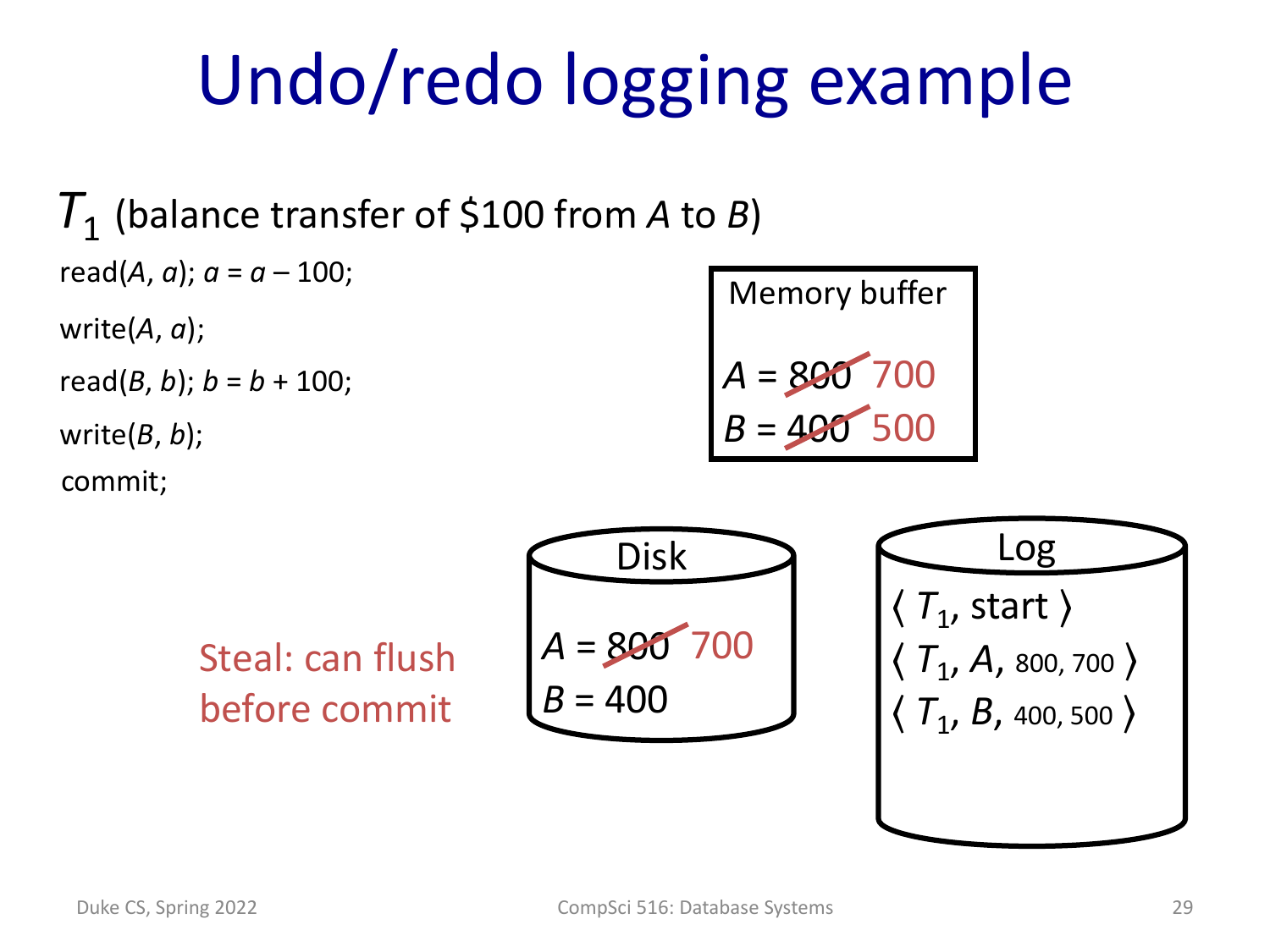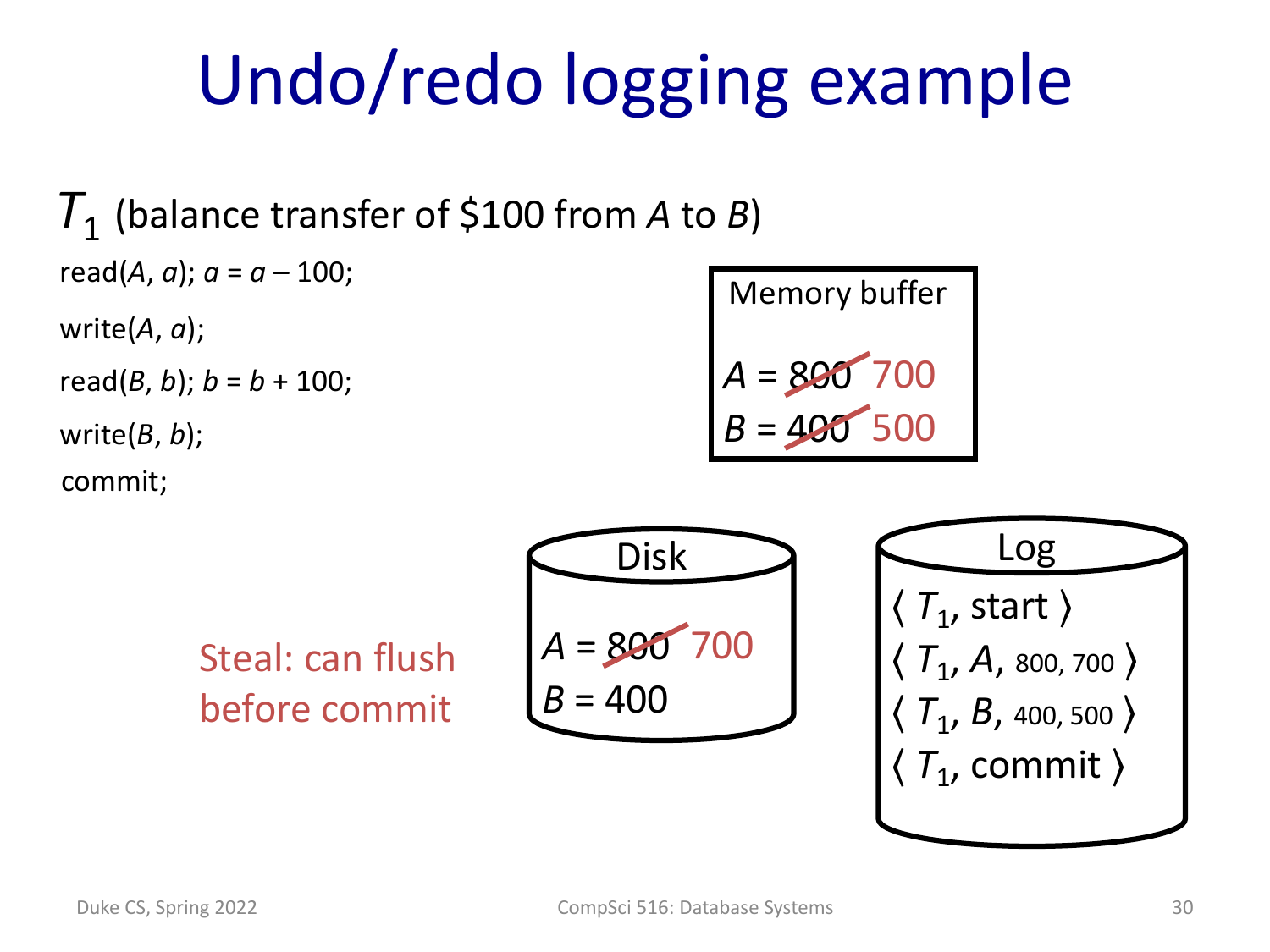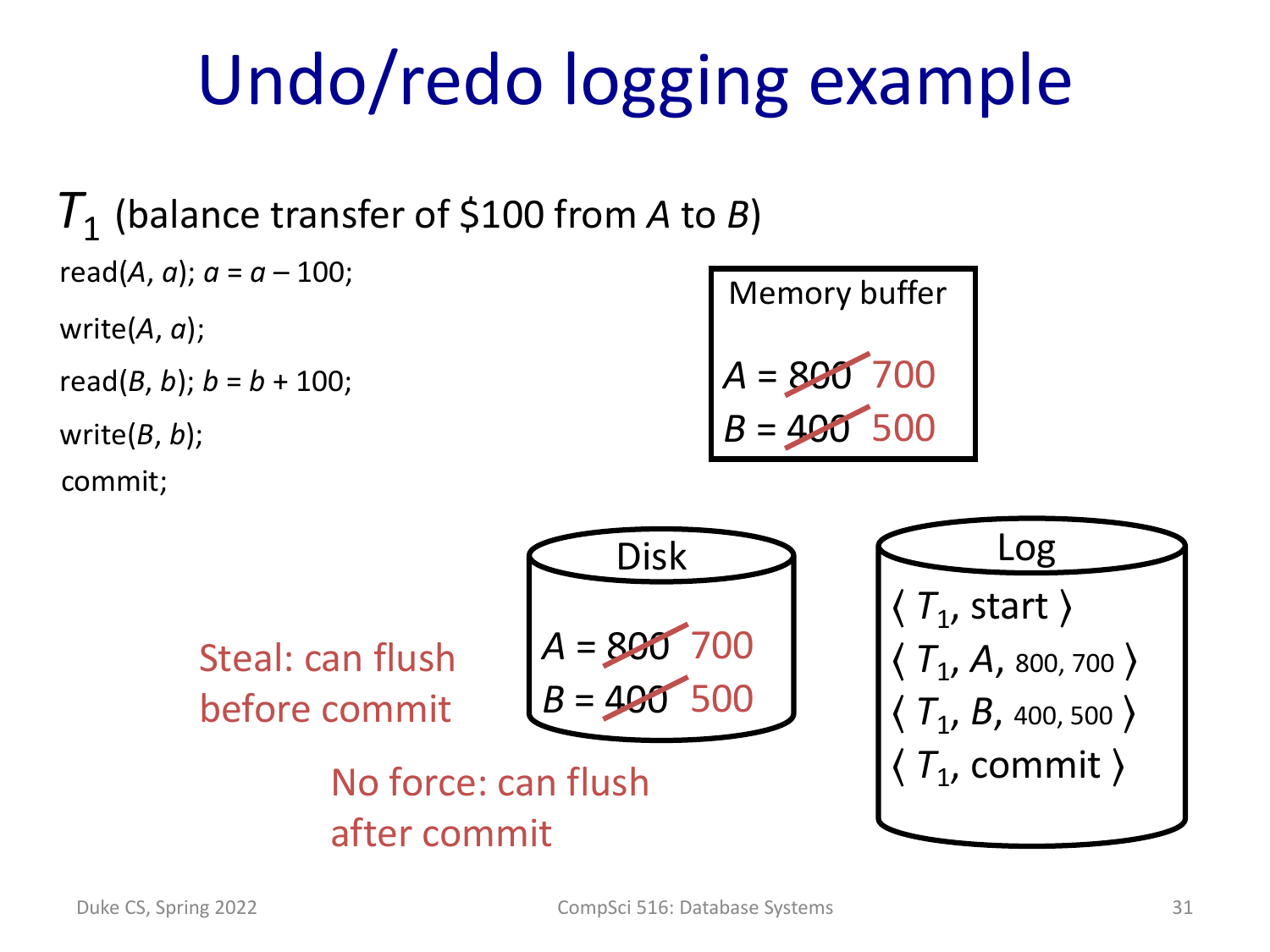

No restriction (except WAL) on when memory blocks can/should be flushed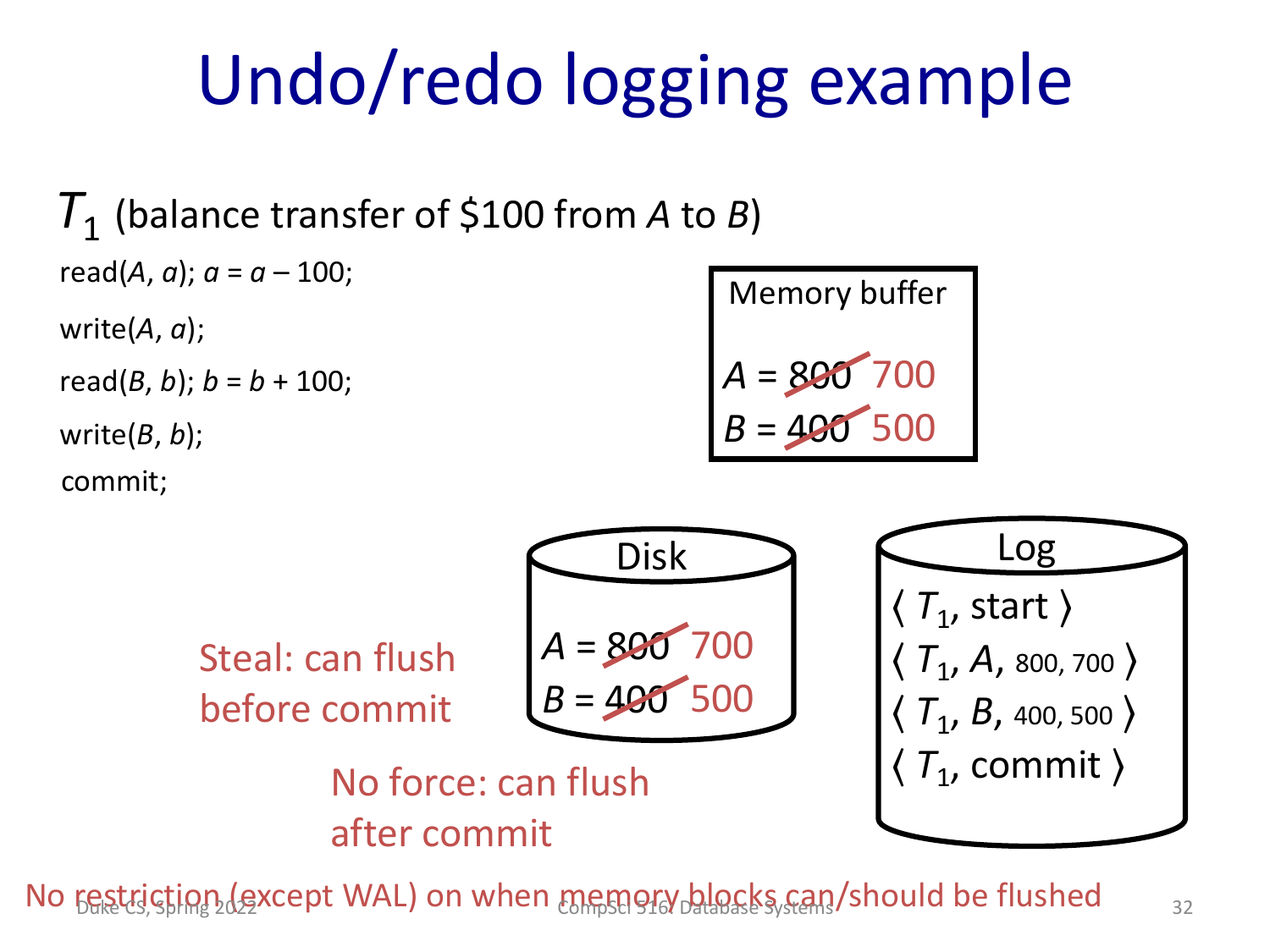# Checkpointing

- Where does recovery start? Beginning of very large log file?
	- No use checkpointing
- Naïve approach:
- To checkpoint:
	- Stop accepting new transactions (lame!)
	- Finish all active transactions
	- Take a database dump
- To recover:
	- Start from last checkpoint

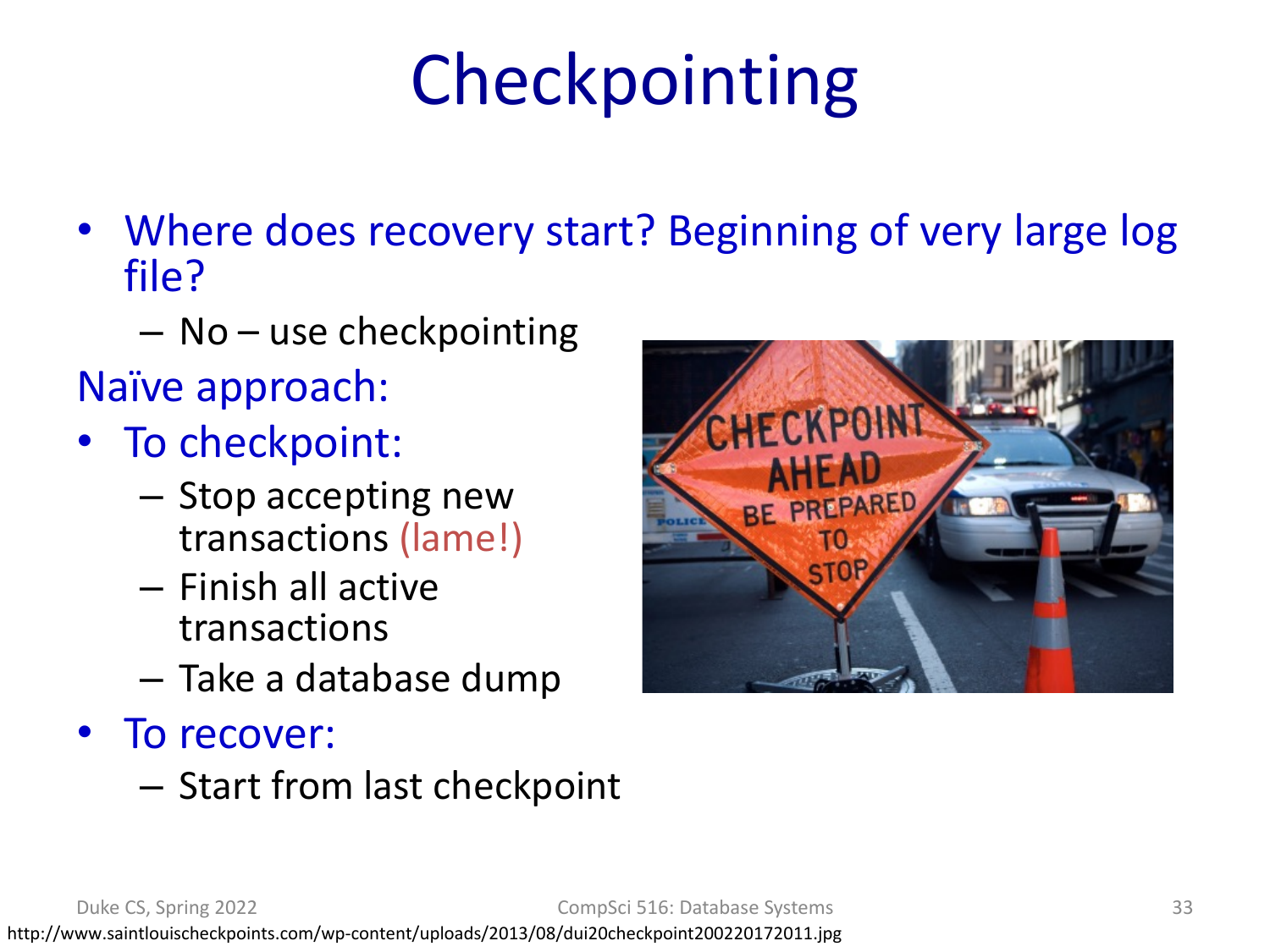# Fuzzy checkpointing

- Add to log records <START CKPT S> and <END CKPT>
	- Transactions normally proceed and new transactions can start during checkpointing (between START CKPT and END CKPT)
- Determine *S*, the set of (ids of) currently active transactions, and log 〈 START CKPT *S* 〉
- Flush all blocks (dirty at the time of the checkpoint) at your leisure
- Log 〈END CKPT *START-CKPT\_location* 〉
	- To easily access <START CKPT> of an <END CKPT> otherwise can read the log backword to find it

Duke CS, Spring 2022 **CompSci 516: Database Systems** 34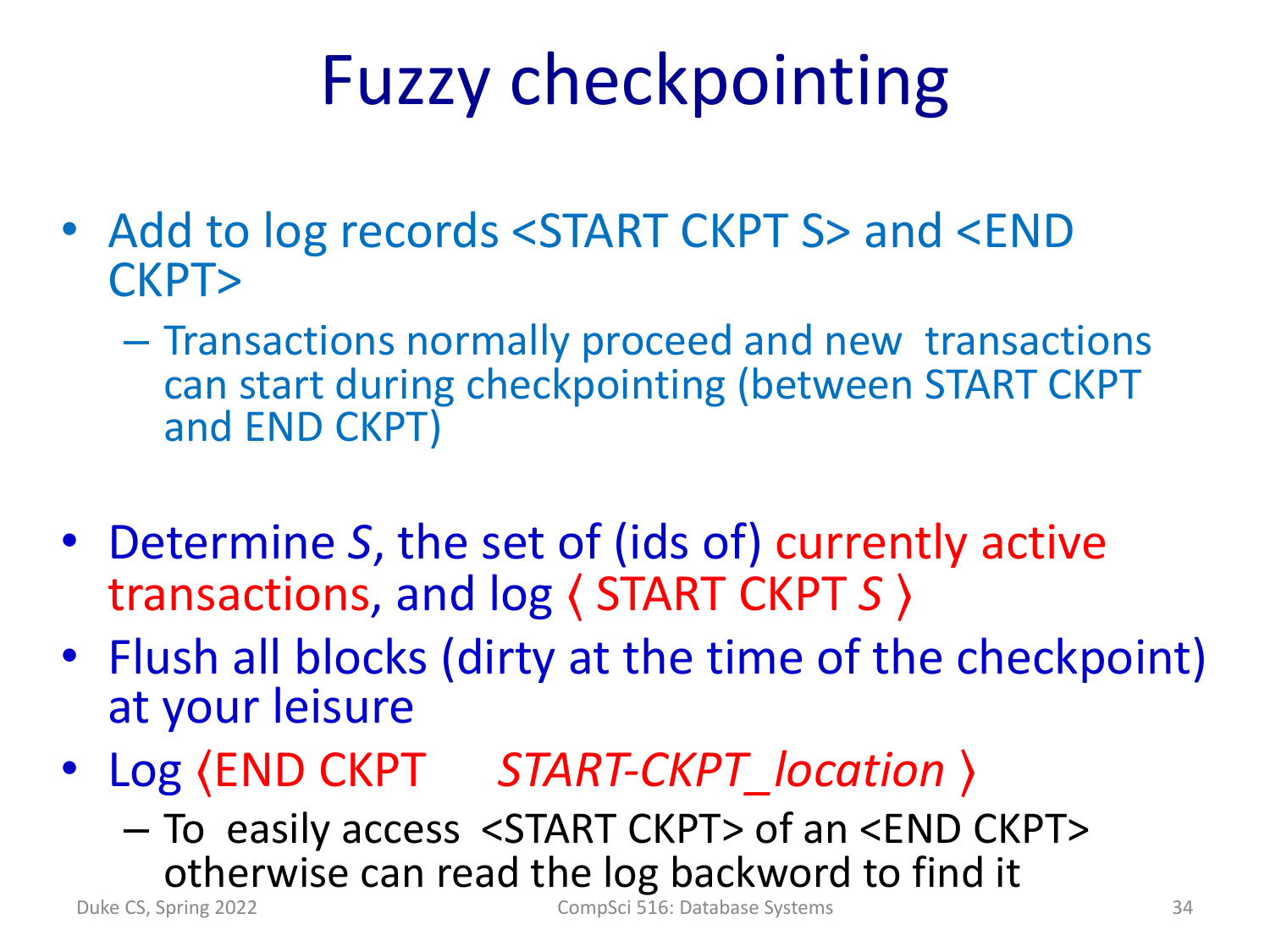#### An UNDO/REDO log with checkpointing

#### **Log records**

<START T1>

 $\langle$ T1, A, 4, 5>

<START T2>

<COMMIT T1>

<T2, B, 9, 10>

#### <START CKPT( T2)>

<T2, C, 14, 15>

<START T3>

<T3, D, 19, 20>

<END CKPT>

<COMMIT T2>

#### <COMMIT T3>

- T2 is active, T1 already committed – So <START CKPT (T2)>
	-

#### • During CKPT,

- flush A to disk if it is not already there (dirty buffer)
- flush B to disk if it is not already there (dirty buffer)
- Assume that the DBMS keeps track of dirty buffers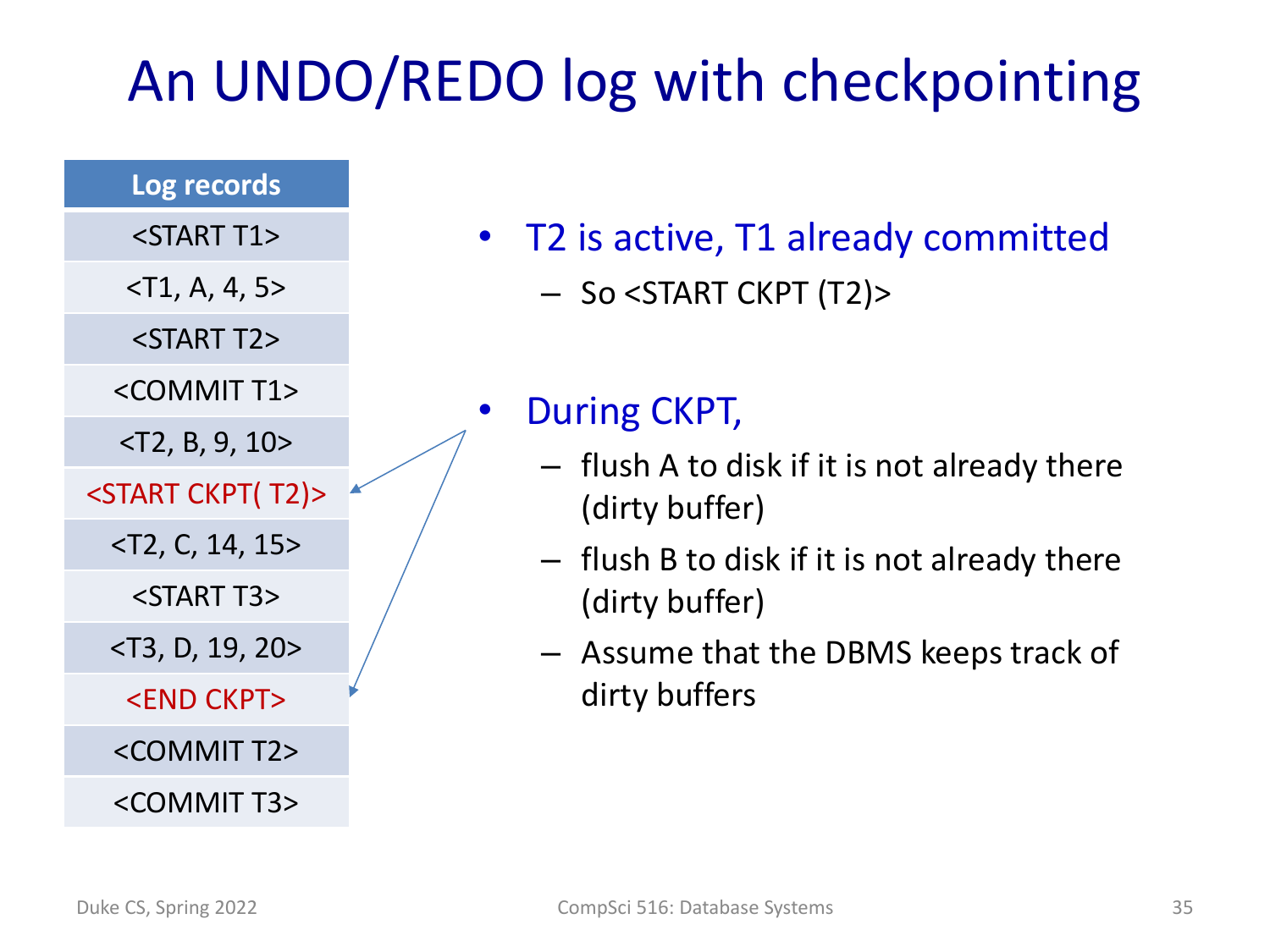#### Recovery using Log and CKPT: Three steps at a glance

#### 1. Analysis

- Runs backward, from end of log, to the <START CKPT> of the last <END CKPT> record found (note this would be encountered "first" when reading backwards)
- Goal: Reach the relevant <START CKPT> record

Read yourself after seeing the examples next

- 2. Repeating history (also completes REDO for committed transactions)
	- Runs forward, from START CKPT, to the end of log
	- Goal: (1) Repeat all updates from START CKPT (whether or not they already went to the disk, whether or not they are from committed transactions), (2) Build set U of uncommitted transaction to be used in UNDO step below

#### 3. UNDO

– Runs backward, from end of log, to the earliest <START T> of the uncomitted transactions stored in set U (note this may be before or after the <START CKPT> found in analysis step)

– Goal: UNDO the actions of uncommitted transactions<br>
CompSci 516: Database Systems<br>
CompSci 516: Database Systems CompSci 516: Database Systems 36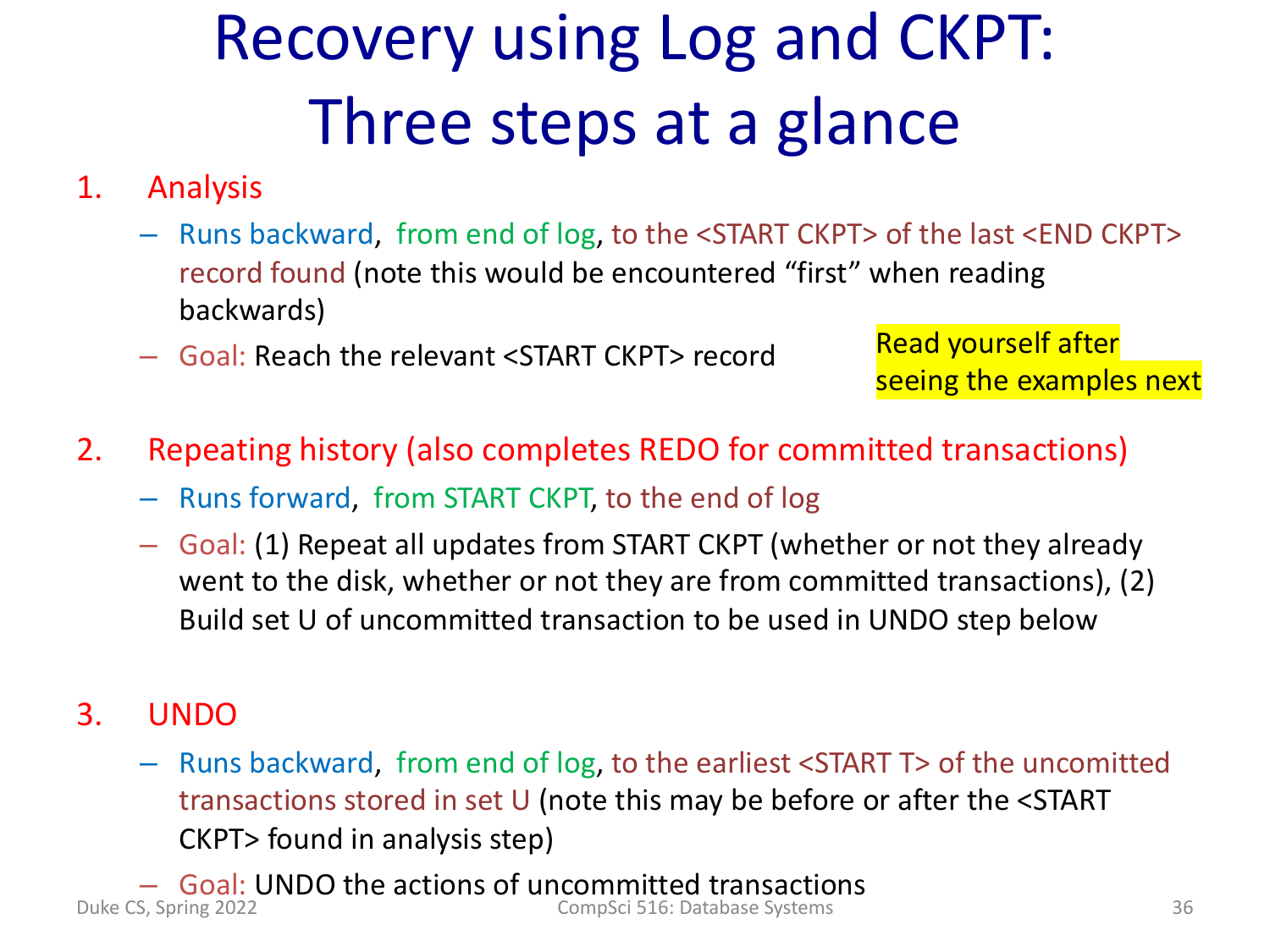#### Recovery: (1) analysis and (2) repeating history/REDO phase

- Need to determine *U*, the set of active transactions at time of crash
- Scan log backward to find the last <END CKPT> record and follow the pointer to find the corresponding 〈START CKPT S〉

Read yourself after seeing the examples next

- Initially, let *U* be *S*
- Scan forward from that start-checkpoint to end of the log
	- For a log record 〈 *T*, start 〉, add *T* to *U*
	- For a log record 〈 *T*, commit | abort 〉, remove *T* from *U*
	- For a log record 〈 *T*, *X*, *old*, *new* 〉, issue write(*X*, *new*)
	- **F** Basically repeats history!

REDO is done and committed transactions are all in good shape now! Still need to do UNDO for aborted/uncommitted transactions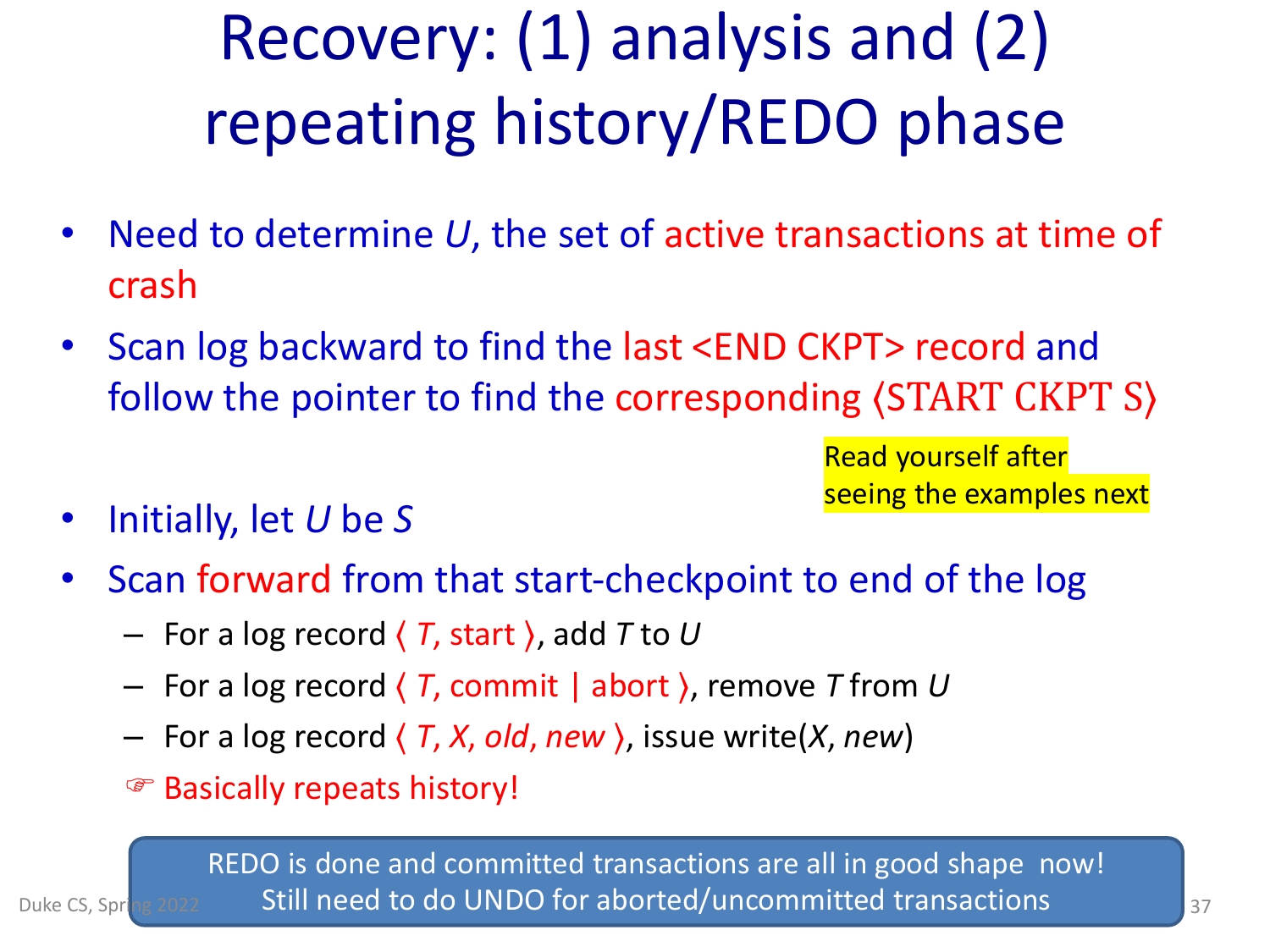# Recovery: (3) UNDO phase

#### • Scan log backward

#### – Undo the effects of transactions in *U*

- That is, for each log record 〈 *T*, *X*, *old*, *new* 〉 where *T* is in *U*, issue write(*X*, *old*), and log this operation too (part of the "repeating-history" paradigm)
- Log 〈 *T*, abort 〉 when all effects of *T* have been undone

Read yourself after seeing the examples next

#### *FAn optimization*

– Each log record stores a pointer to the previous log record for the same transaction; follow the pointer chain during undo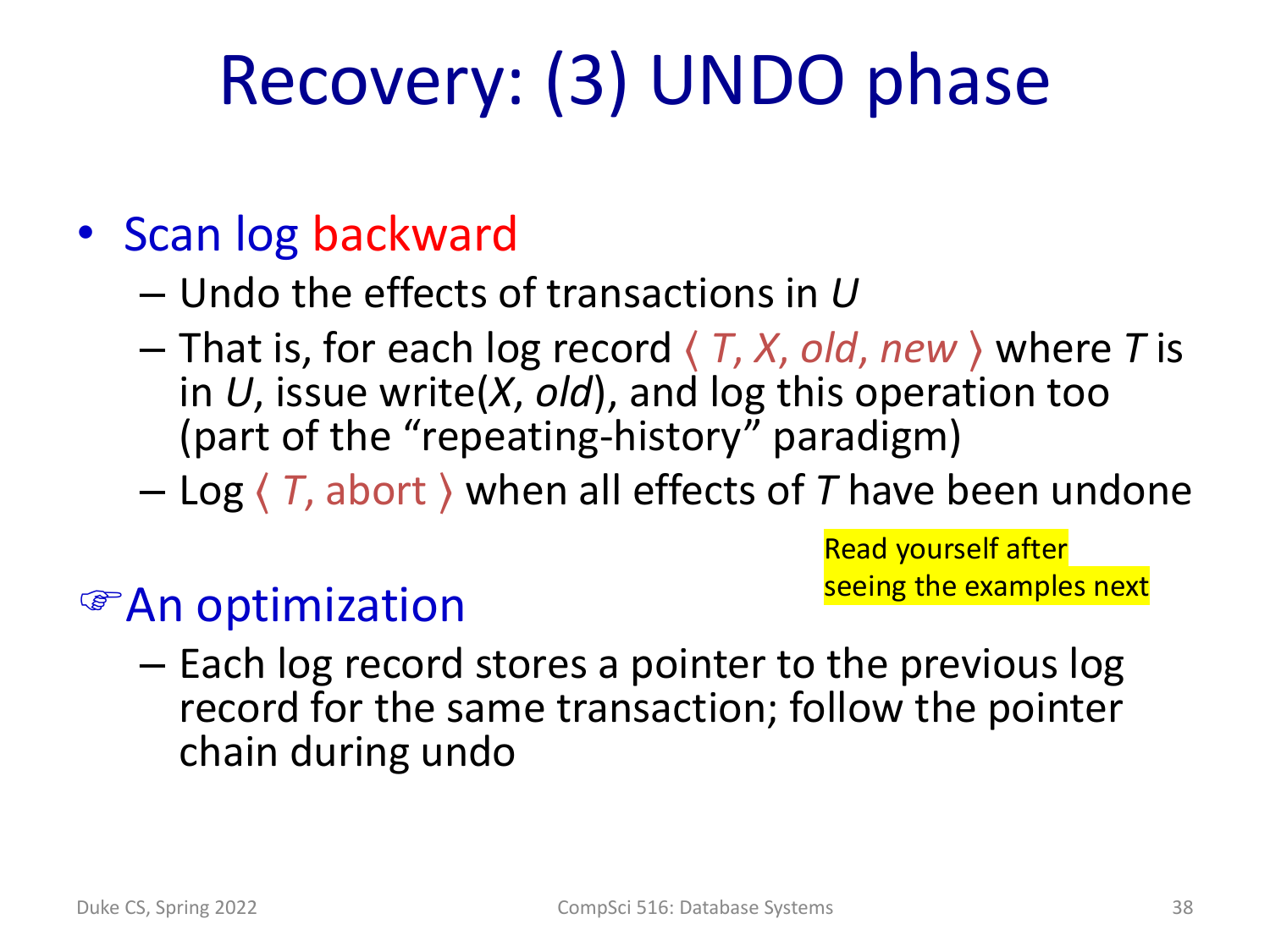# Recovery: Example 1

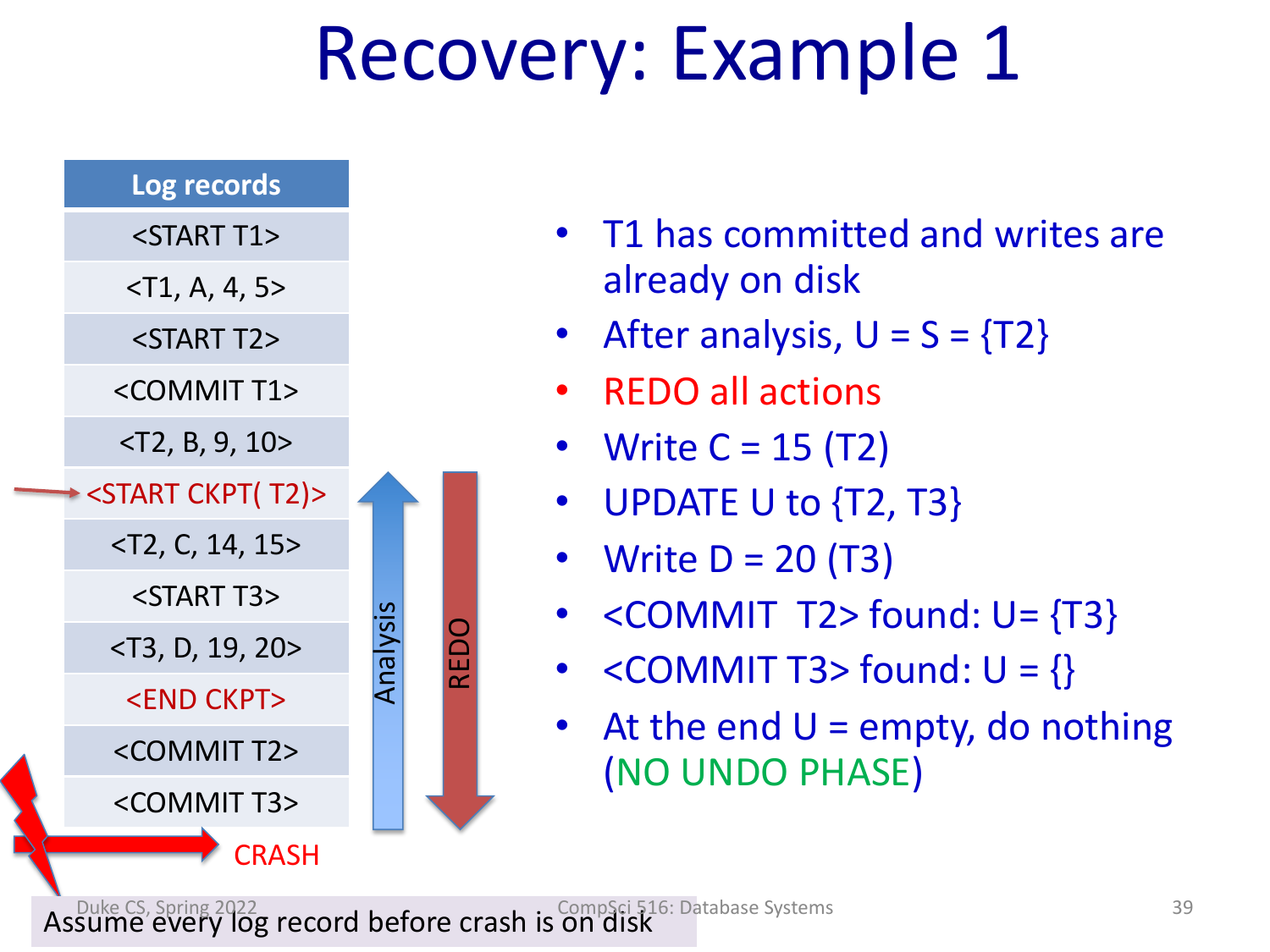# Recovery: Example 2

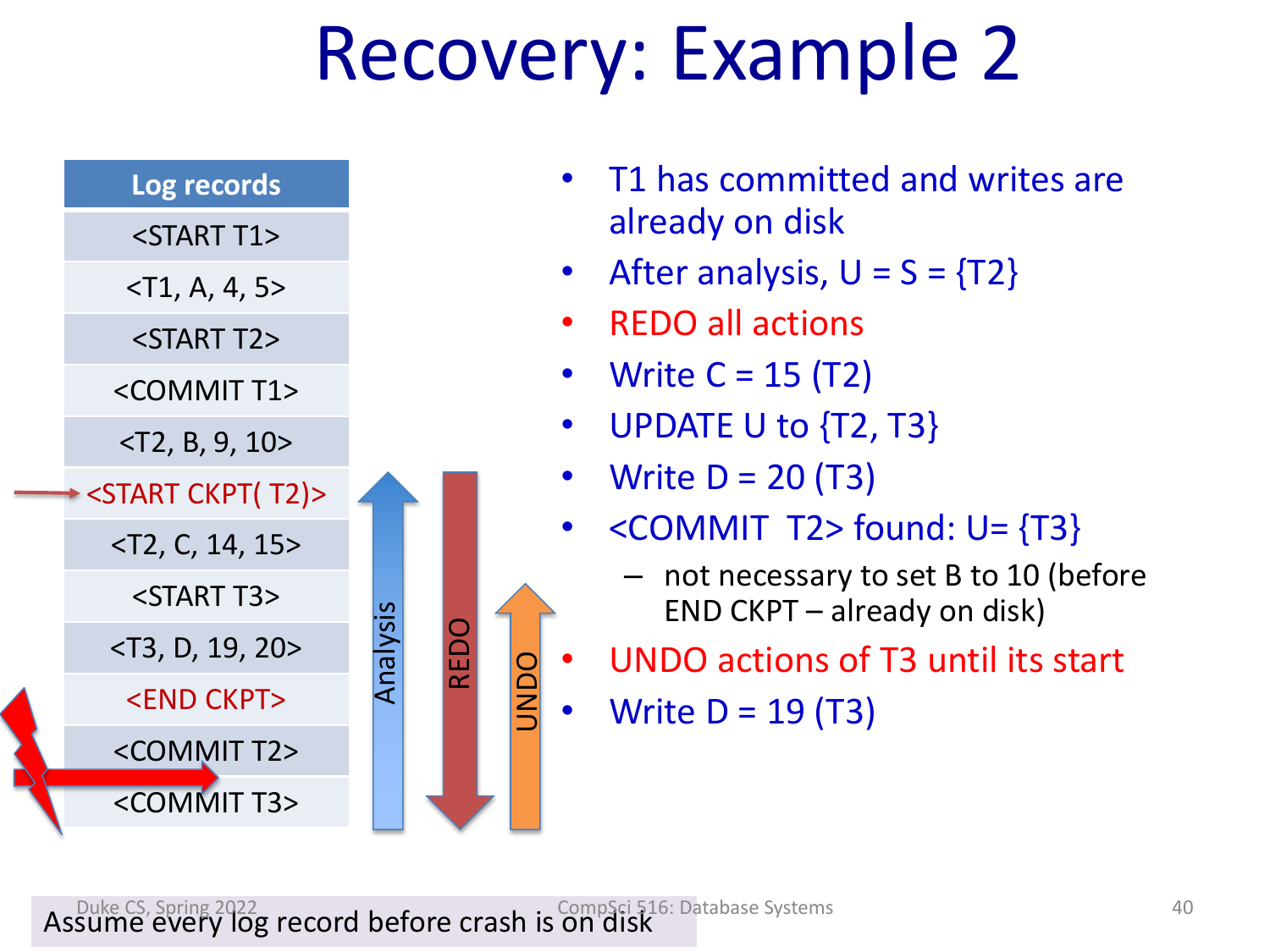# Recovery: Example 3



- T1 has committed and writes are already on disk
- After analysis,  $U = S = \{T2\}$
- REDO all actions
	- **Write C = 15 (T2)**
- UPDATE U to {T2, T3}
- **Write D = 20 (T3)**
- $\leq$  COMMIT T3> found: U=  $\{T2\}$
- UNDO actions of T2 until its start
	- Beyond <START CKPT>!
	- Those changes already went to disk
- **Write C = 14 (T2)**
- Write  $B = 9$  (T2)